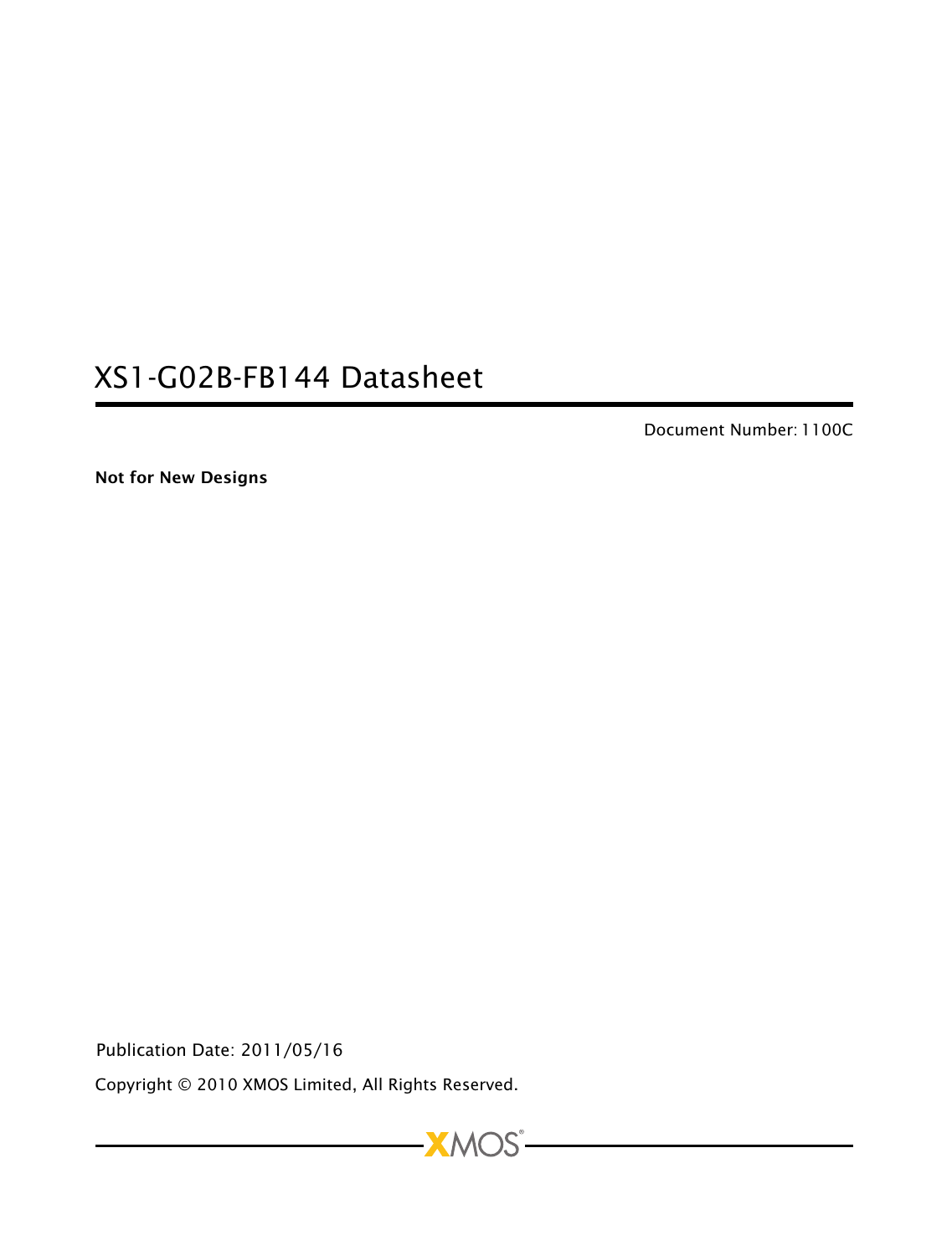### Table of Contents

| $\overline{2}$  |                                                                                                                                                                                                                                |  |
|-----------------|--------------------------------------------------------------------------------------------------------------------------------------------------------------------------------------------------------------------------------|--|
| 3               |                                                                                                                                                                                                                                |  |
| $\overline{4}$  |                                                                                                                                                                                                                                |  |
| -5.             | Product Overview enterprise on the contract of the contract of the contract of the contract of the contract of the contract of the contract of the contract of the contract of the contract of the contract of the contract of |  |
| -6              |                                                                                                                                                                                                                                |  |
| 7               |                                                                                                                                                                                                                                |  |
| -8              |                                                                                                                                                                                                                                |  |
| <b>q</b>        |                                                                                                                                                                                                                                |  |
| 10              |                                                                                                                                                                                                                                |  |
| $\overline{11}$ |                                                                                                                                                                                                                                |  |
| 12              |                                                                                                                                                                                                                                |  |
| 13              |                                                                                                                                                                                                                                |  |

### TO OUR VALUED CUSTOMERS

It is our intention to provide you with accurate and comprehensive documentation for the hardware and software components used in this product. To subscribe to receive updates, visit [http://www.xmos.com/.](http://www.xmos.com/www.xmos.com)

XMOS Ltd. is the owner or licensee of the information in this document and is providing it to you "AS IS" with no warranty of any kind, express or implied and shall have no liability in relation to its use. XMOS Ltd. makes no representation that the information, or any particular implementation thereof, is or will be free from any claims of infringement and again, shall have no liability in relation to any such claims.

XMOS and the XMOS logo are registered trademarks of XMOS Ltd in the United Kingdom and other countries, and may not be used without written permission. Company and product names mentioned in this document are the trademarks or registered trademarks of their respective owners.

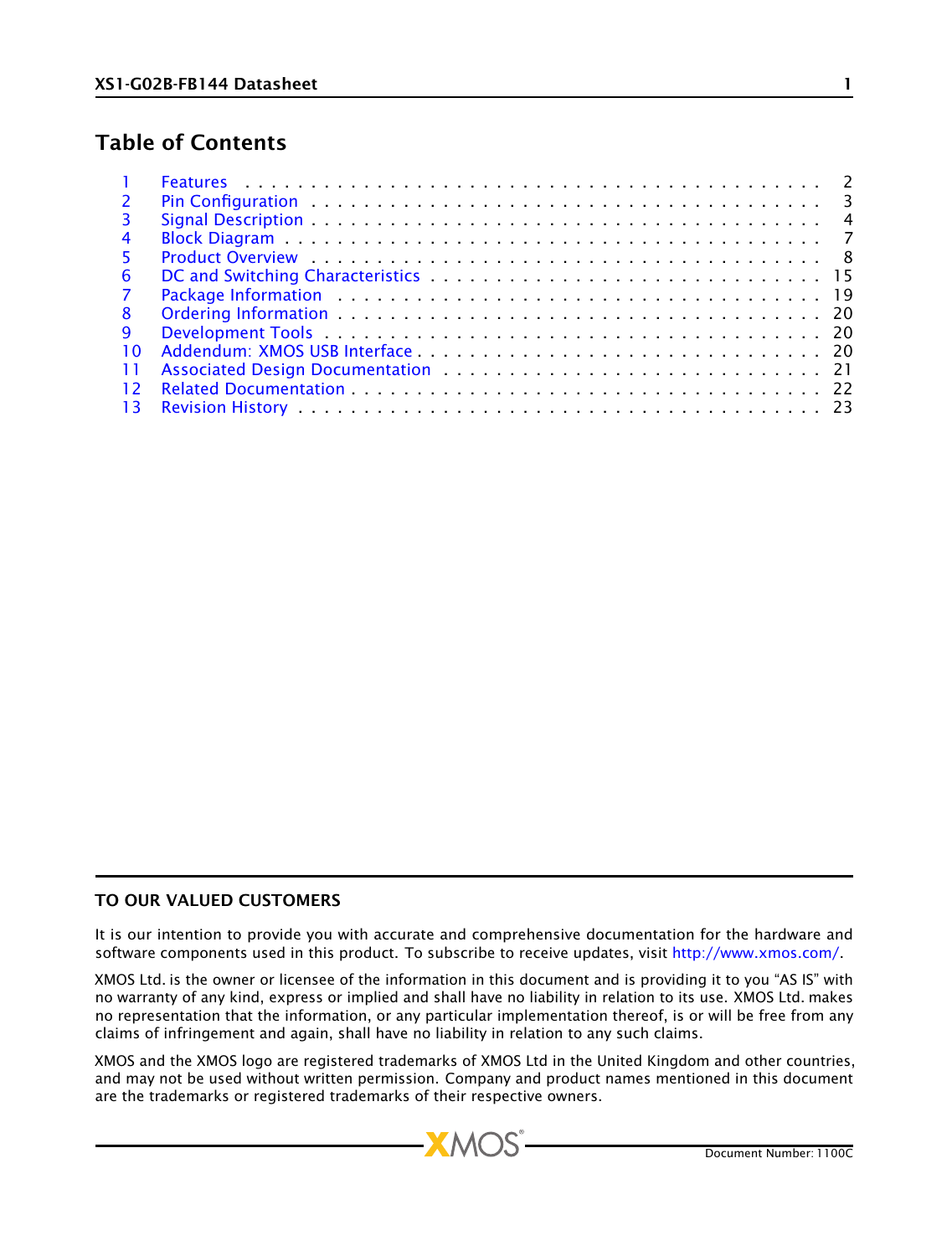### <span id="page-2-0"></span>1 Features

### · Dual-Core Device with Advanced Multi-Threaded RISC Architecture

- Up to 800 MIPS shared between up to 16 real-time threads
- Each thread has:
	- $-$  Guaranteed throughput of between  $1/4$  and  $1/8$  of core MIPS
	- 16x32bit dedicated registers
- 159 high-density 16/32-bit instructions
	- All have single clock-cycle execution (except for divide)
	- High-performance DSP (32x32→64-bit MAC) and cryptographic instructions

### · Programmable I/O

- 88 general-purpose I/O pins, configurable as input, output or bi-directional ports
- Port sampling rates of up to 60 MHz with respect to an external clock
- 64 channel ends for communication with other threads, on or off-chip

### · Non-Volatile Memory

- 128KB internal single-cycle SRAM (max 64KB per core) for code and data storage
- 32KB internal OTP (max 8KB per core) for application boot code

### · JTAG Module for On-Chip Debug

### · Security Features

- Programming lock disables debug and prevents read-back of memory contents
- AES bootloader ensures secrecy of IP held on external flash memory
- · Ambient Temperature Range
	- Commercial qualification: 0 °C to 70 °C
	- Industrial qualification: -40 °C to 85 °C
- ▶ Speed Grade
	- 400 MHz part: 400 MIPS
- ▶ 144-pin FBGA package 0.8 mm pitch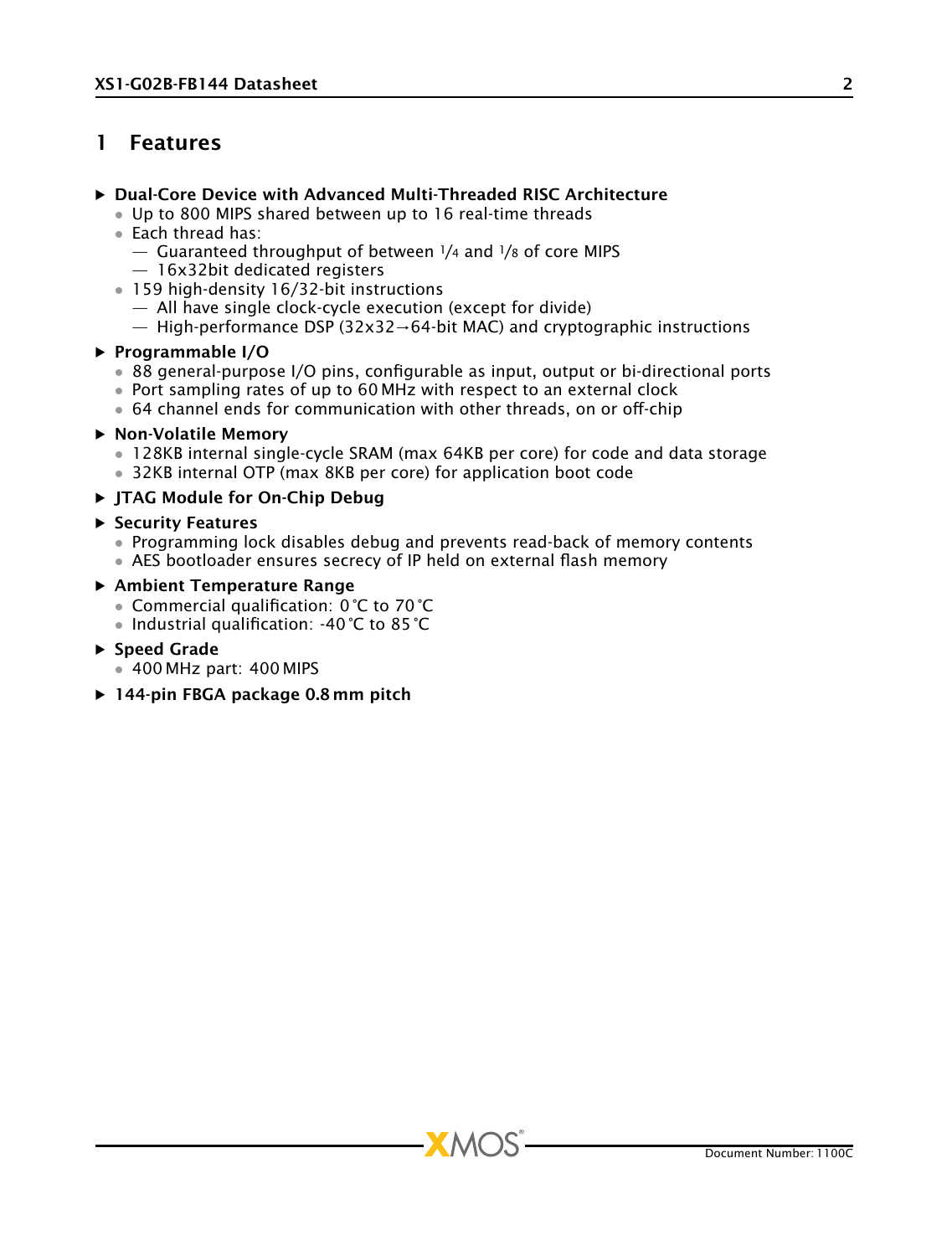# <span id="page-3-0"></span>2 Pin Configuration

|                | $\mathbf{1}$  | 2             | 3          | $\overline{4}$    | 5            | 6             | $\overline{7}$        | 8                | 9                   | 10         | 11            | 12            |
|----------------|---------------|---------------|------------|-------------------|--------------|---------------|-----------------------|------------------|---------------------|------------|---------------|---------------|
| $\overline{A}$ | <b>IO VDD</b> | X0D34         | X0D35      | X0D36             | X0D37        | X0D38         | X0D39                 | X0D40            | X0D41               | X0D42      | X0D43         | <b>VSS</b>    |
| B              | X0D33         | <b>VSS</b>    | X0D18      | X0D19             | X0D20        | <b>IO VDD</b> | <b>VSS</b>            | X0D21            | X0D22               | X0D23      | <b>IO VDD</b> | X2D24         |
| C              | X0D32         | X0D17         | <b>VDD</b> | X0D06             | X0D07        | X0D08         | X0D09                 | X0D10            | X0D11               | <b>VDD</b> | X2D12         | X2D25         |
| D              | X0D31         | X0D16         | X0D05      | SS_PLL_<br>BYPASS | SS_<br>RESET | <b>VDD</b>    | SS_OTP_<br><b>VPP</b> | SS_XCO_<br>BS[0] | SS_XC<br>CFG[0]     | X2D00      | X2D13         | X2D26         |
| Ε              | X0D30         | X0D15         | X0D04      | SS_CLK            | <b>VSS</b>   | <b>VSS</b>    | <b>VSS</b>            | <b>VSS</b>       | DEBUG_<br>N         | X2D01      | X2D14         | X2D27         |
| F              | X0D29         | <b>IO VDD</b> | X0D03      | SS_PLL_<br>AGND   | <b>VSS</b>   | <b>VSS</b>    | <b>VSS</b>            | <b>VSS</b>       | <b>VDD</b>          | X2D02      | <b>VSS</b>    | X2D28         |
| G              | X0D28         | <b>VSS</b>    | X0D02      | <b>VDD</b>        | <b>VSS</b>   | <b>VSS</b>    | <b>VSS</b>            | <b>VSS</b>       | SS_<br>TEST_<br>ENA | X2D03      | <b>IO VDD</b> | X2D29         |
| H              | X0D27         | X0D14         | X0D01      | SS_PLL_<br>AVDD   | <b>VSS</b>   | <b>VSS</b>    | <b>VSS</b>            | <b>VSS</b>       | SS_TCK              | X2D04      | X2D15         | X2D30         |
| J              | X0D26         | X0D13         | X0D00      | SS_PLL_<br>LOCK   | SS_TMS       | SS_TDO        | <b>VDD</b>            | SS_TDI           | SS_TRST             | X2D05      | X2D16         | X2D31         |
| К              | X0D25         | X0D12         | <b>VDD</b> | X2D11             | X2D10        | X2D09         | X2D08                 | X2D07            | X2D06               | <b>VDD</b> | X2D17         | X2D32         |
| L              | X0D24         | <b>IO VDD</b> | X2D23      | X2D22             | X2D21        | <b>VSS</b>    | <b>IO VDD</b>         | X2D20            | X2D19               | X2D18      | <b>VSS</b>    | X2D33         |
| M              | <b>VSS</b>    | X2D43         | X2D42      | X2D41             | X2D40        | X2D39         | X2D38                 | X2D37            | X2D36               | X2D35      | X2D34         | <b>IO VDD</b> |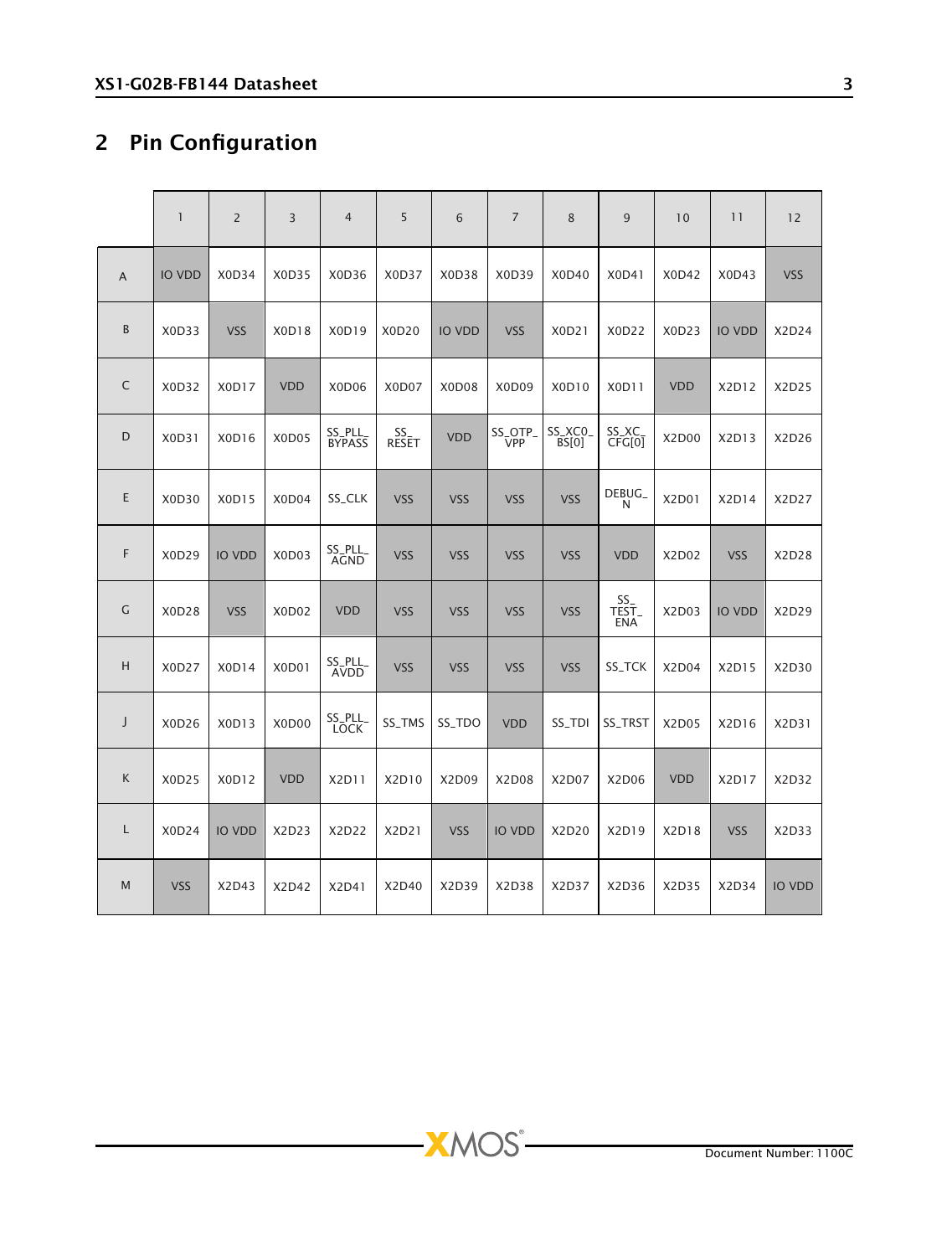# <span id="page-4-0"></span>3 Signal Description

| Module      | Signal         | <b>Function</b>                                                                                               | <b>Type</b> | Active                   | <b>Properties</b> |
|-------------|----------------|---------------------------------------------------------------------------------------------------------------|-------------|--------------------------|-------------------|
|             |                | PU=Pull Up, PD=Pull Down, ST=Schmitt Trigger, OT=Output Tristate, S=Switchable                                |             |                          |                   |
|             |                | $R_S$ =Required for SPI boot (§5.8), $R_U$ =Required for USB-enabled devices (§10)                            |             |                          |                   |
|             | VSS            | Digital ground                                                                                                | <b>GND</b>  |                          |                   |
|             | <b>VDD</b>     | Digital core power                                                                                            | <b>PWR</b>  |                          |                   |
|             | IO VDD         | Digital I/O power                                                                                             | <b>PWR</b>  | $\overline{\phantom{m}}$ |                   |
| Power       | SS_PLL_AGND    | Analog ground for PLL                                                                                         | <b>GND</b>  | $\overline{\phantom{0}}$ |                   |
|             | SS_PLL_AVDD    | Analog PLL power                                                                                              | <b>PWR</b>  |                          |                   |
|             | SS_OTP_VPP     | OTP programming voltage                                                                                       | <b>PWR</b>  |                          |                   |
|             | SS_RESET       | Global reset input                                                                                            | Input       |                          | PU, ST            |
|             | SS_CLK         | PLL reference clock                                                                                           | Input       | $\overline{\phantom{m}}$ | PD, ST            |
| PLL         | SS_PLL_BYPASS  | PLL bypass                                                                                                    | Input       | $\overline{\phantom{0}}$ | PD                |
|             | SS_XC0_BS[0:0] | Boot status (core 0)                                                                                          | I/O         |                          | PU                |
|             | SS_TDI         | Test data input                                                                                               | Input       |                          | PU, ST            |
|             | SS_TDO         | Test data output                                                                                              | Output      |                          | PD                |
| <b>JTAG</b> | SS_TMS         | Test mode select                                                                                              | Input       | $\overline{\phantom{0}}$ | PU, ST            |
|             | SS_TRST        | Test reset input                                                                                              | Input       | $\overline{\phantom{0}}$ | PU, ST            |
|             | SS_TCK         | Test clock                                                                                                    | Input       | $\overline{\phantom{0}}$ | PU                |
|             | DEBUG_N        | Multi-chip debug                                                                                              | I/O         | Low                      | PU                |
|             | X0D00          | P1A <sup>0</sup>                                                                                              | I/O         |                          | R <sub>S</sub>    |
|             | X0D01          | XOLA <sub>5h</sub> <sup>4i</sup><br>P1B <sup>0</sup>                                                          | I/O         |                          | R <sub>S</sub>    |
|             | X0D02          | P4A <sup>0</sup> P8A <sup>0</sup> P16A <sup>0</sup> P32A <sup>20</sup><br>XOLA <sub>5h</sub> <sup>3i</sup>    | I/O         | $\overline{\phantom{0}}$ | $R_{U}$           |
|             | X0D03          | P4A <sup>1</sup> P8A <sup>1</sup> P16A <sup>1</sup> P32A <sup>21</sup><br>XOLA <sub>5b</sub> <sup>2i</sup>    | I/O         | $\overline{\phantom{0}}$ | $R_{U}$           |
|             | X0D04          | P4B <sup>0</sup> P8A <sup>2</sup> P16A <sup>2</sup> P32A <sup>22</sup><br>XOLA <sup>11</sup> <sub>2b/5b</sub> | I/O         |                          | $R_{U}$           |
|             | X0D05          | XOLA <sub>2b/5b</sub> <sup>0i</sup><br>P4B <sup>1</sup> P8A <sup>3</sup> P16A <sup>3</sup> P32A <sup>23</sup> | I/O         |                          | $R_{\rm U}$       |
|             | X0D06          | XOLA <sub>2b/5b</sub> <sup>00</sup><br>P4B <sup>2</sup> P8A <sup>4</sup> P16A <sup>4</sup> P32A <sup>24</sup> | I/O         | $\equiv$                 | $R_{\rm U}$       |
|             | X0D07          | P4B3 P8A5 P16A5 P32A25<br>XOLA <sub>2b/5b</sub>                                                               | I/O         | $\qquad \qquad -$        | $R_{\rm U}$       |
|             | X0D08          | P4A <sup>2</sup> P8A <sup>6</sup> P16A <sup>6</sup> P32A <sup>26</sup><br>XOLA <sub>5b</sub> <sup>2o</sup>    | I/O         | $\overline{\phantom{0}}$ | $R_{\rm U}$       |
|             | X0D09          | P4A3 P8A7 P16A7 P32A27<br>XOLA <sub>5b</sub> <sup>3o</sup>                                                    | I/O         | $\equiv$                 | $R_{U}$           |
| XCore 0 I/O | X0D10          | XOLA <sub>5b</sub> <sup>4o</sup><br>$P1C^0$                                                                   | I/O         |                          | R <sub>S</sub>    |
|             | X0D11          | P1D <sup>0</sup>                                                                                              | I/O         | $\equiv$                 | R <sub>S</sub>    |
|             | X0D12          | $P1E^0$                                                                                                       | I/O         | $\overline{\phantom{0}}$ | $R_{\rm U}$       |
|             | X0D13          | XOLB <sub>5b</sub> <sup>4i</sup><br>P1F <sup>0</sup>                                                          | I/O         | $\overline{\phantom{0}}$ | $R_{\rm U}$       |
|             | X0D14          | P4C <sup>0</sup> P8B <sup>0</sup> P16A <sup>8</sup> P32A <sup>28</sup><br>XOLB <sub>5b</sub> <sup>3i</sup>    | I/O         |                          | $R_{U}$           |
|             | X0D15          | P4C <sup>1</sup> P8B <sup>1</sup> P16A <sup>9</sup> P32A <sup>29</sup><br>XOLB <sub>5b</sub> <sup>2i</sup>    | I/O         |                          | $R_{\rm U}$       |
|             | X0D16          | P4D <sup>0</sup> P8B <sup>2</sup> P16A <sup>10</sup><br>XOLB <sup>1i</sup> <sub>2b/5b</sub>                   | I/O         | $\overline{\phantom{0}}$ | $R_{U}$           |
|             | X0D17          | P4D <sup>1</sup> P8B <sup>3</sup> P16A <sup>11</sup><br>XOLB <sub>2b/5b</sub>                                 | I/O         | $\overline{\phantom{0}}$ | $R_{U}$           |
|             | X0D18          | XOLB <sub>2b/5b</sub> <sup>0</sup><br>P4D <sup>2</sup> P8B <sup>4</sup> P16A <sup>12</sup>                    | I/O         | $\overline{\phantom{0}}$ | $R_{U}$           |
|             | X0D19          | XOLB <sup>10</sup> <sub>2b/5b</sub><br>P4D <sup>3</sup> P8B <sup>5</sup> P16A <sup>13</sup>                   | I/O         |                          | $R_{U}$           |
|             | X0D20          | P4C <sup>2</sup> P8B <sup>6</sup> P16A <sup>14</sup> P32A <sup>30</sup><br>XOLB <sub>5b</sub> <sup>2o</sup>   | I/O         |                          | $R_{U}$           |
|             | X0D21          | P4C3 P8B7 P16A15 P32A31<br>XOLB <sub>5b</sub> <sup>3o</sup>                                                   | I/O         | $\qquad \qquad -$        | $R_{U}$           |

(continued)

Document Number: 1100C

**XMOS**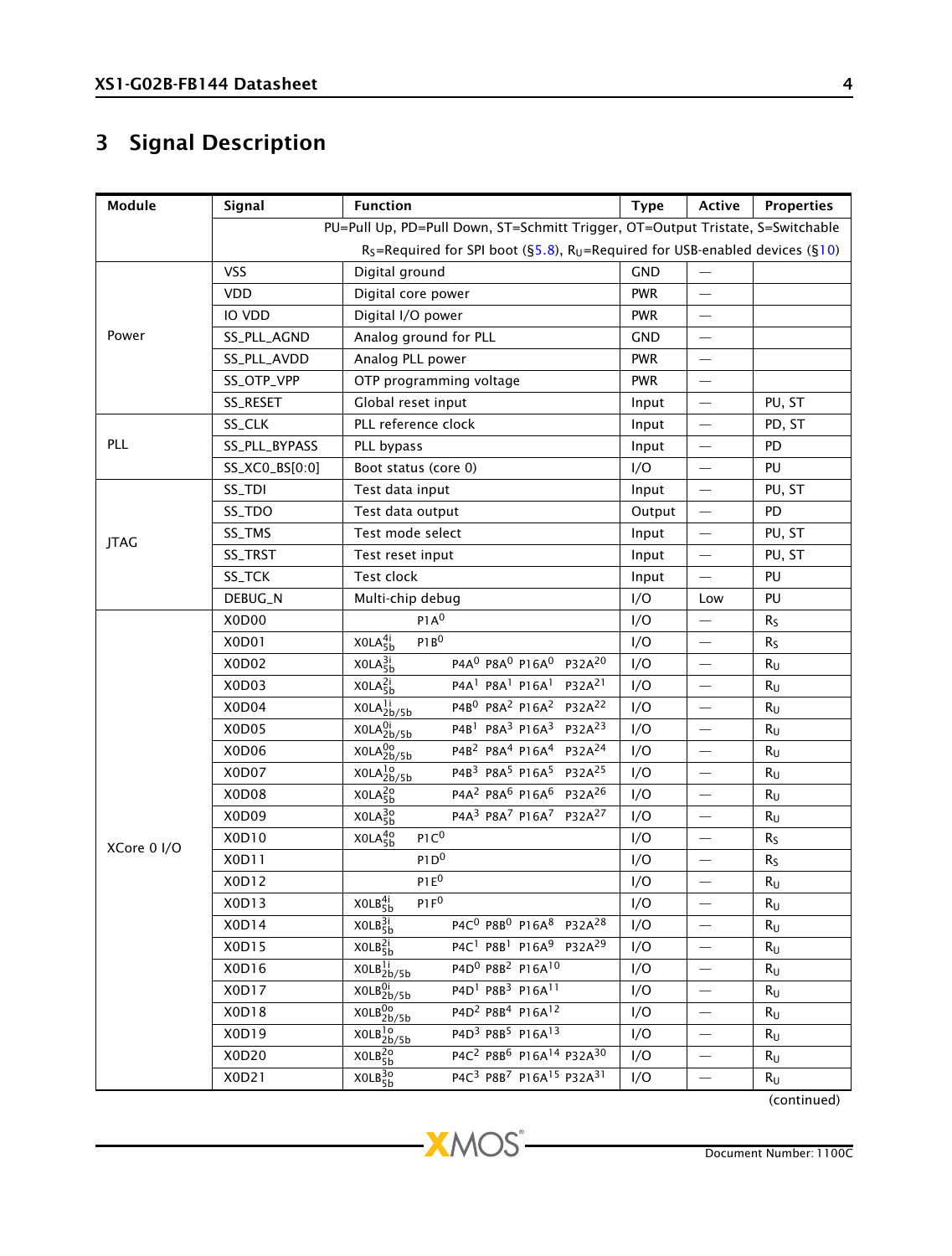### XS1-G02B-FB144 Datasheet 5

| Module      | Name  | <b>Function</b>                                                                                              | Type | Active                            | <b>Properties</b> |
|-------------|-------|--------------------------------------------------------------------------------------------------------------|------|-----------------------------------|-------------------|
|             | X0D22 | P1G <sup>0</sup><br>XOLB <sub>5b</sub> <sup>4o</sup>                                                         | I/O  |                                   | R <sub>U</sub>    |
|             | X0D23 | $P1H^0$                                                                                                      | I/O  | $\overline{\phantom{m}}$          | Ru                |
|             | X0D24 | P110                                                                                                         | I/O  | $\overline{\phantom{m}}$          |                   |
|             | X0D25 | $P1J^0$                                                                                                      | I/O  | $\overline{\phantom{m}}$          |                   |
|             | X0D26 | P4E <sup>0</sup> P8C <sup>0</sup> P16B <sup>0</sup>                                                          | I/O  | $\overline{\phantom{m}}$          | $R_{U}$           |
|             | X0D27 | P4E <sup>1</sup> P8C <sup>1</sup> P16B <sup>1</sup>                                                          | I/O  |                                   | $R_U$             |
|             | X0D28 | P4F <sup>0</sup> P8C <sup>2</sup> P16B <sup>2</sup>                                                          | I/O  |                                   | $R_{U}$           |
|             | X0D29 | P4F <sup>1</sup> P8C <sup>3</sup> P16B <sup>3</sup>                                                          | I/O  | $\equiv$                          | $R_{U}$           |
|             | X0D30 | P4F <sup>2</sup> P8C <sup>4</sup> P16B <sup>4</sup>                                                          | I/O  | $\overline{\phantom{m}}$          | $R_{U}$           |
|             | X0D31 | P4F3 P8C <sup>5</sup> P16B <sup>5</sup>                                                                      | I/O  |                                   | Ru                |
| XCore 0 I/O | X0D32 | P4E <sup>2</sup> P8C <sup>6</sup> P16B <sup>6</sup>                                                          | I/O  | $\overline{\phantom{0}}$          | $R_U$             |
|             | X0D33 | P4E3 P8C7 P16B7                                                                                              | I/O  | $\qquad \qquad -$                 | $R_U$             |
|             | X0D34 | P1K <sup>0</sup>                                                                                             | I/O  |                                   |                   |
|             | X0D35 | P1L <sup>0</sup>                                                                                             | I/O  | $\overline{\phantom{m}}$          |                   |
|             | X0D36 | P1M <sup>0</sup><br>P8D <sup>0</sup> P16B <sup>8</sup>                                                       | I/O  | $\overline{\phantom{m}}$          |                   |
|             | X0D37 | P1N <sup>0</sup><br>P8D <sup>1</sup> P16B <sup>9</sup>                                                       | I/O  | $\overline{\phantom{m}}$          | Ru                |
|             | X0D38 | P8D <sup>2</sup> P16B <sup>10</sup><br>P1O <sup>0</sup>                                                      | I/O  | $\overline{\phantom{m}}$          | $R_U$             |
|             | X0D39 | P8D <sup>3</sup> P16B <sup>11</sup><br>$P1P^0$                                                               | I/O  | $\qquad \qquad -$                 | $R_{\mathsf{U}}$  |
|             | X0D40 | P8D <sup>4</sup> P16B <sup>12</sup>                                                                          | I/O  |                                   | $R_U$             |
|             | X0D41 | P8D <sup>5</sup> P16B <sup>13</sup>                                                                          | I/O  |                                   | $R_U$             |
|             | X0D42 | P8D <sup>6</sup> P16B <sup>14</sup>                                                                          | I/O  | $\overline{\phantom{m}}$          | $R_U$             |
|             | X0D43 | P8D <sup>7</sup> P16B <sup>15</sup>                                                                          | I/O  | $\overline{\phantom{m}}$          | Ru                |
|             | X2D00 | P1A <sup>0</sup>                                                                                             | I/O  | $\qquad \qquad -$                 |                   |
|             | X2D01 | X2LA <sub>5b</sub> <sup>4i</sup><br>P1B <sup>0</sup>                                                         | I/O  | $\overline{\phantom{m}}$          |                   |
|             | X2D02 | P4A <sup>0</sup> P8A <sup>0</sup> P16A <sup>0</sup> P32A <sup>20</sup><br>X2LA <sub>5b</sub> <sup>3i</sup>   | I/O  | $\overbrace{\phantom{123221111}}$ | $R_{U}$           |
|             | X2D03 | P4A <sup>1</sup> P8A <sup>1</sup> P16A <sup>1</sup> P32A <sup>21</sup><br>X2LA <sub>5b</sub> <sup>2i</sup>   | I/O  |                                   | $R_U$             |
|             | X2D04 | P4B <sup>0</sup> P8A <sup>2</sup> P16A <sup>2</sup> P32A <sup>22</sup><br>X2LA <sub>2b/5b</sub>              | I/O  | $\equiv$                          | $R_{U}$           |
|             | X2D05 | X2LA <sub>2b/5b</sub><br>P4B <sup>1</sup> P8A <sup>3</sup> P16A <sup>3</sup> P32A <sup>23</sup>              | I/O  |                                   | Ru                |
|             | X2D06 | X2LA <sub>2b/5b</sub> <sup>0</sup><br>P4B <sup>2</sup> P8A <sup>4</sup> P16A <sup>4</sup> P32A <sup>24</sup> | I/O  | $\overline{\phantom{m}}$          | $R_{U}$           |
|             | X2D07 | P4B3 P8A5 P16A5 P32A25<br>X2LA <sub>2b/5b</sub>                                                              | I/O  | $\overline{\phantom{m}}$          | $R_{U}$           |
|             | X2D08 | P4A <sup>2</sup> P8A <sup>6</sup> P16A <sup>6</sup> P32A <sup>26</sup><br>X2LA <sub>5b</sub> <sup>2o</sup>   | I/O  | $\qquad \qquad -$                 | $R_U$             |
|             | X2D09 | P4A3 P8A7 P16A7 P32A27<br>X2LA <sub>5b</sub> <sup>3o</sup>                                                   | I/O  |                                   | $R_U$             |
| XCore 2 I/O | X2D10 | $P1C^0$<br>X2LA <sub>5b</sub> <sup>40</sup>                                                                  | I/O  | $\overline{\phantom{a}}$          |                   |
|             | X2D11 | P1D <sup>0</sup>                                                                                             | I/O  | $\overline{\phantom{0}}$          |                   |
|             | X2D12 | $P1E^0$                                                                                                      | I/O  | $\overline{\phantom{m}}$          | $R_{U}$           |
|             | X2D13 | $P1F^0$<br>X2LB <sub>5b</sub> <sup>4i</sup>                                                                  | I/O  | $\overline{\phantom{a}}$          | $R_U$             |
|             | X2D14 | P4C <sup>0</sup> P8B <sup>0</sup> P16A <sup>8</sup> P32A <sup>28</sup><br>X2LB <sub>5b</sub> <sup>3i</sup>   | I/O  | $\overline{\phantom{0}}$          | $R_{U}$           |
|             | X2D15 | P4C <sup>1</sup> P8B <sup>1</sup> P16A <sup>9</sup> P32A <sup>29</sup><br>X2LB <sub>5b</sub> <sup>2i</sup>   | I/O  |                                   | $R_{U}$           |
|             | X2D16 | P4D <sup>0</sup> P8B <sup>2</sup> P16A <sup>10</sup><br>X2LB <sub>2b/5b</sub>                                | I/O  |                                   | $R_{U}$           |
|             | X2D17 | X2LB <sub>2b/5b</sub><br>P4D <sup>1</sup> P8B <sup>3</sup> P16A <sup>11</sup>                                | I/O  | $\overline{\phantom{m}}$          | $R_{U}$           |
|             | X2D18 | P4D <sup>2</sup> P8B <sup>4</sup> P16A <sup>12</sup><br>X2LB <sub>2b/5b</sub> <sup>0</sup>                   | I/O  | $\overline{\phantom{m}}$          | $R_U$             |
|             | X2D19 | P4D <sup>3</sup> P8B <sup>5</sup> P16A <sup>13</sup><br>X2LB <sub>2b/5b</sub>                                | I/O  |                                   | Ru                |
|             | X2D20 | P4C <sup>2</sup> P8B <sup>6</sup> P16A <sup>14</sup> P32A <sup>30</sup><br>X2LB <sub>5b</sub> <sup>2o</sup>  | I/O  | $\frac{1}{2}$                     | $R_U$             |

(continued)

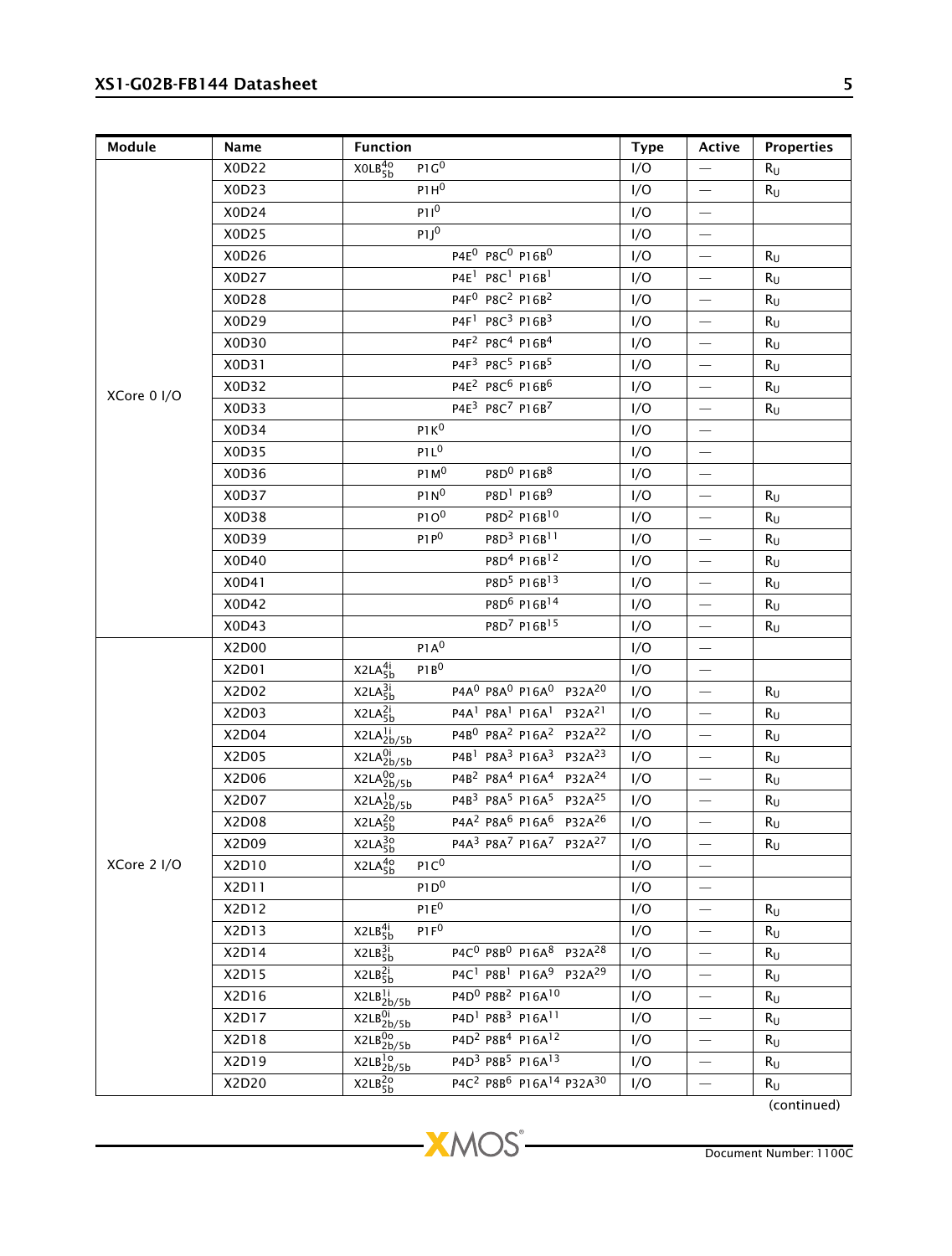### XS1-G02B-FB144 Datasheet 6

| Module      | Name           | <b>Function</b>                                                                                             | <b>Type</b> | <b>Active</b>            | <b>Properties</b> |
|-------------|----------------|-------------------------------------------------------------------------------------------------------------|-------------|--------------------------|-------------------|
|             | X2D21          | X2LB <sub>5b</sub> <sup>3o</sup><br>P4C <sup>3</sup> P8B <sup>7</sup> P16A <sup>15</sup> P32A <sup>31</sup> | I/O         | $\overline{\phantom{0}}$ | $R_{\rm U}$       |
|             | X2D22          | X2LB <sub>5b</sub> <sup>4o</sup><br>P1G <sup>0</sup>                                                        | I/O         | $\qquad \qquad -$        | $R_{\rm U}$       |
|             | X2D23          | $P1H^0$                                                                                                     | I/O         | $\qquad \qquad -$        | $R_{U}$           |
|             | X2D24          | $P11^0$                                                                                                     | I/O         |                          |                   |
|             | X2D25          | $P1J^0$                                                                                                     | I/O         | $\qquad \qquad -$        |                   |
|             | X2D26          | P4E <sup>0</sup> P8C <sup>0</sup> P16B <sup>0</sup>                                                         | I/O         | $\qquad \qquad -$        | $R_{\rm U}$       |
|             | X2D27          | P4E <sup>1</sup> P8C <sup>1</sup> P16B <sup>1</sup>                                                         | I/O         | $\overline{\phantom{0}}$ | $R_{\rm U}$       |
|             | X2D28          | P4F <sup>0</sup> P8C <sup>2</sup> P16B <sup>2</sup>                                                         | I/O         | $\overline{\phantom{0}}$ | $R_{\rm U}$       |
|             | X2D29          | P4F <sup>1</sup> P8C <sup>3</sup> P16B <sup>3</sup>                                                         | I/O         | $\qquad \qquad -$        | $R_{\rm U}$       |
|             | X2D30          | P4F <sup>2</sup> P8C <sup>4</sup> P16B <sup>4</sup>                                                         | I/O         | $\qquad \qquad -$        | $R_{U}$           |
|             | X2D31          | P4F <sup>3</sup> P8C <sup>5</sup> P16B <sup>5</sup>                                                         | I/O         |                          | $R_{U}$           |
| XCore 2 I/O | X2D32          | P4E <sup>2</sup> P8C <sup>6</sup> P16B <sup>6</sup>                                                         | I/O         | $\overline{\phantom{0}}$ | $R_{\rm U}$       |
|             | X2D33          | P4E3 P8C7 P16B7                                                                                             | I/O         | $\qquad \qquad -$        | $R_{U}$           |
|             | X2D34          | $P1K^0$                                                                                                     | I/O         | $\qquad \qquad -$        |                   |
|             | X2D35          | P1L <sup>0</sup>                                                                                            | I/O         | $\equiv$                 |                   |
|             | X2D36          | P1M <sup>0</sup><br>P8D <sup>0</sup> P16B <sup>8</sup>                                                      | I/O         | $\qquad \qquad -$        |                   |
|             | X2D37          | P1N <sup>0</sup><br>$P8D$ <sup>1</sup> $P16B$ <sup>9</sup>                                                  | 1/O         |                          | $R_{\text{U}}$    |
|             | X2D38          | P8D <sup>2</sup> P16B <sup>10</sup><br>P1O <sup>0</sup>                                                     | I/O         |                          | $R_{U}$           |
|             | X2D39          | P8D <sup>3</sup> P16B <sup>11</sup><br>$P1P^0$                                                              | I/O         | $\overline{\phantom{0}}$ | $R_{U}$           |
|             | X2D40          | P8D <sup>4</sup> P16B <sup>12</sup>                                                                         | I/O         |                          | $R_{\rm U}$       |
|             | X2D41          | P8D <sup>5</sup> P16B <sup>13</sup>                                                                         | I/O         | $\overline{\phantom{m}}$ | $R_{\rm U}$       |
|             | X2D42          | P8D <sup>6</sup> P16B <sup>14</sup>                                                                         | I/O         |                          | $R_{U}$           |
|             | X2D43          | P8D <sup>7</sup> P16B <sup>15</sup>                                                                         | I/O         |                          | $R_{\rm U}$       |
|             | SS_PLL_LOCK    | Reserved (do not connect)                                                                                   | Output      | $\qquad \qquad -$        | <b>PD</b>         |
| Reserved    | SS_TEST_ENA    | Reserved (tie to VSS)                                                                                       | Input       | $\qquad \qquad -$        | PD                |
|             | SS_XC_CFG[0:0] | Reserved (tie to IO VDD)                                                                                    | Input       | $\overline{\phantom{0}}$ | <b>PD</b>         |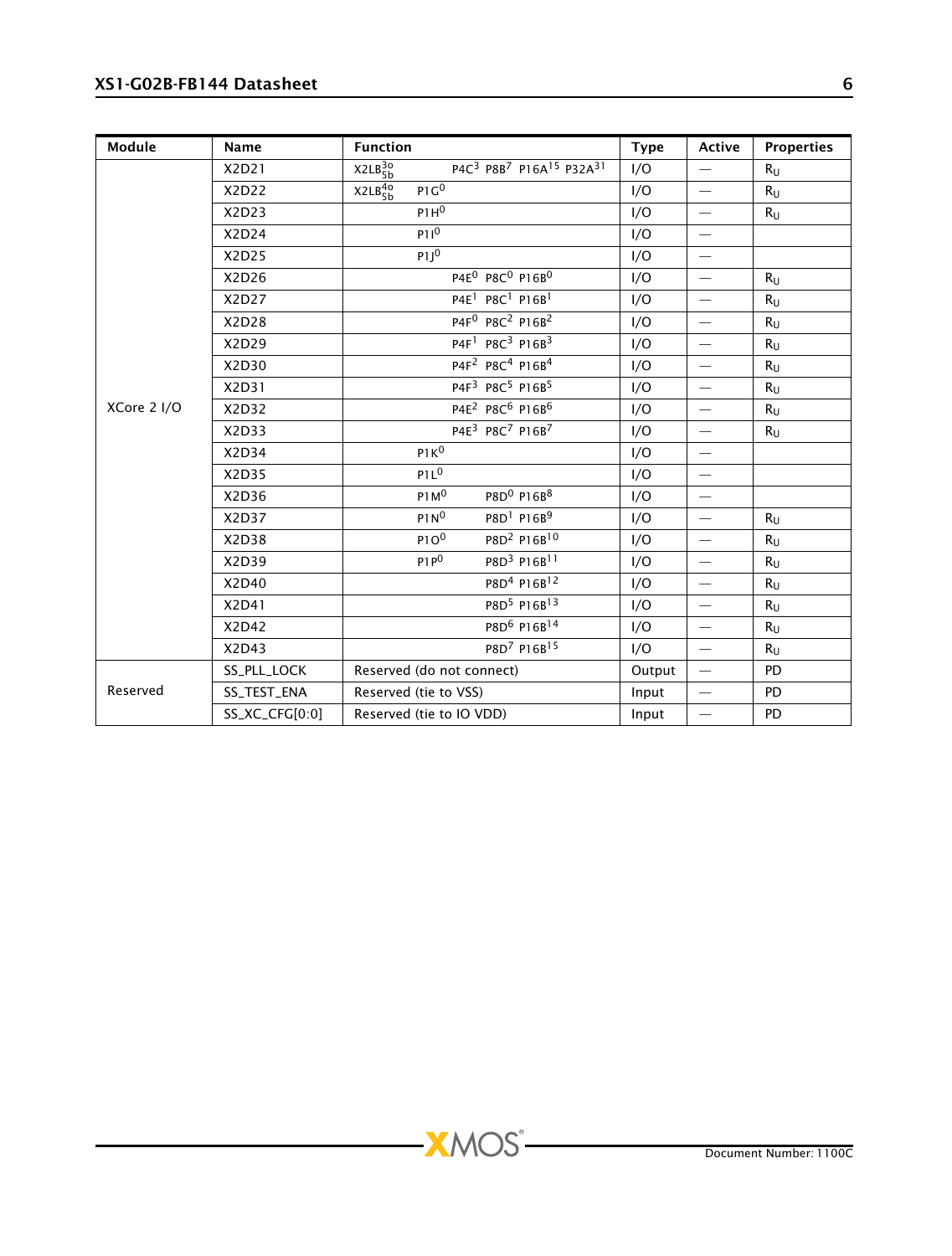### <span id="page-7-0"></span>4 Block Diagram



 $-**X**MOS<sup>*</sup>$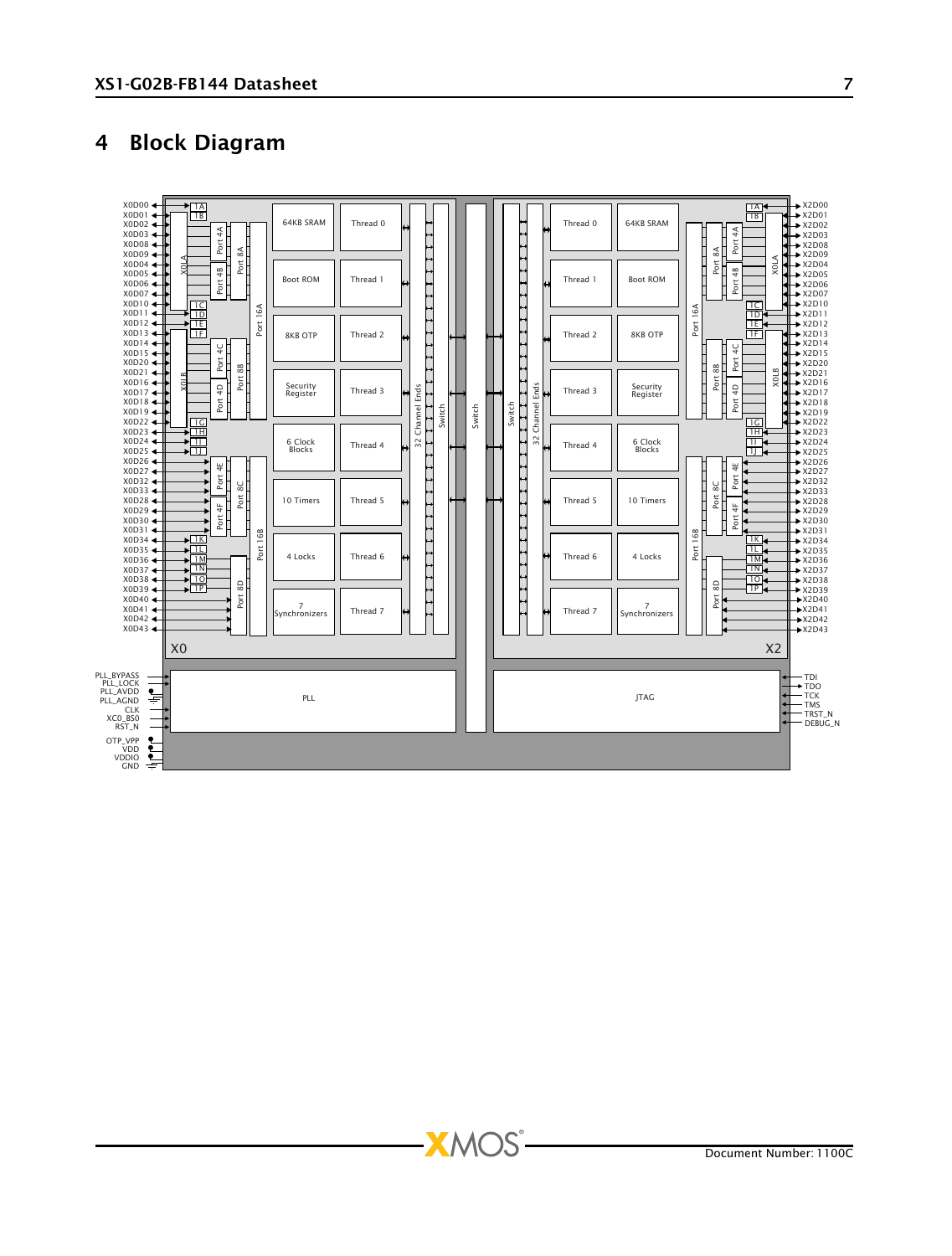### 5 Product Overview

<span id="page-8-0"></span>The XMOS XS1-G02B-FB144 is a powerful device that provides a simple design process and highly-flexible solution to many applications. The device consists of two XCores, each comprising an event-driven processor with tightly integrated I/O and on-chip memory. The processors run mutiple tasks simultaneously using hardware threads, each of which is guaranteed a slice of processing power and can execute computational code, control software and I/O interfaces. Threads use channels to exchange data within a core or across cores. The cores are connected via an integrated switch network, which uses a proprietary physical layer protocol, and which can also be used to add additional resources to a design. The I/O pins are driven using intelligent ports that can serialize data, interpret strobe signals and wait for scheduled times or events, making the device ideal for real-time control applications.

The device can be configured using a set of software components that are rapidly customized and composed. XMOS provides source code libraries for many standard components. The device can be programmed using high-level languages such as C/C++ and the XMOS-originated XC language. XC provides extensions to C that simplify the control over concurrency, I/O and time.

The XMOS toolchain includes compilers, a simulator, debugger and static timing analyzer. The combination of real-time software, a compiler and timing analyzer enables the programmer to close timings on components of the design without a detailed understanding of the hardware characteristics.

### <span id="page-8-2"></span><span id="page-8-1"></span>5.1 Threads, Synchronizers and Locks

Each XCore has up to eight active threads, which issue instructions down a shared four-stage pipeline. Instructions from the active threads are issued round-robin. If up to four threads are active, each thread is allocated a quarter of the processing cycles. If more than four threads are active, each thread is allocated at least <sup>1</sup>/*<sup>n</sup>* cycles (for *n* threads). Figure [1](#page-8-3) shows the guaranteed thread performance depending on the number of threads used.

<span id="page-8-3"></span>Figure 1: Thread performance

| <b>Speed Grade</b> |      | Minimum MIPS per thread (for <i>n</i> threads) |    |    |    |    |  |  |  |  |  |  |
|--------------------|------|------------------------------------------------|----|----|----|----|--|--|--|--|--|--|
|                    |      |                                                |    |    |    |    |  |  |  |  |  |  |
| 400 MHz            | ' 00 | 00                                             | 00 | 00 | 80 | 67 |  |  |  |  |  |  |

There is no way that the performance of a thread can be reduced below these predicted levels. Because threads may be delayed on I/O, however, their unused processor cycles can be taken by other threads. This means that for more than four threads, the performance of each thread is often higher than the predicted minimum.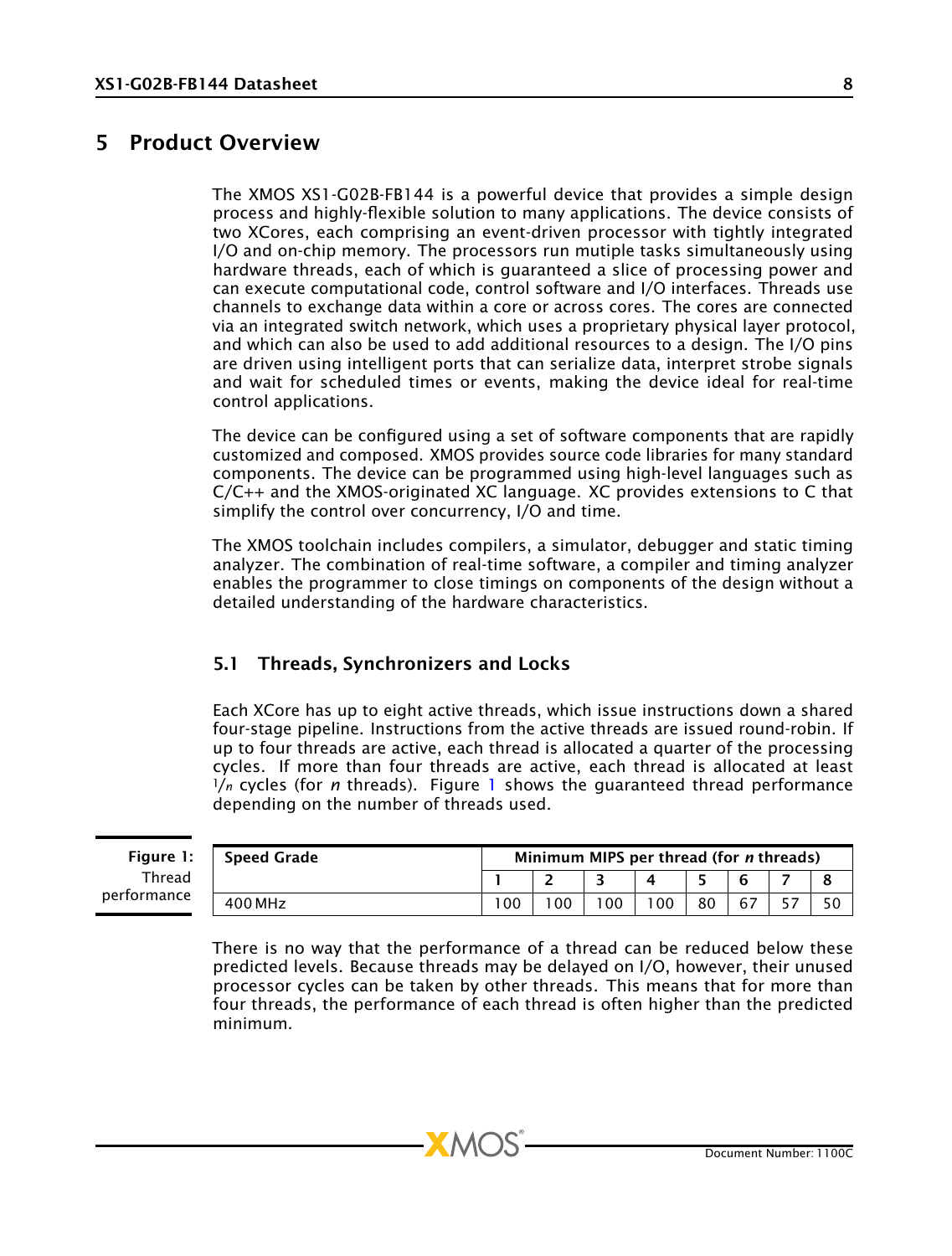### <span id="page-9-2"></span><span id="page-9-0"></span>5.2 Channel Ends, Links and Switch

Threads communicate using point-to-point connections formed between two channel ends. Between cores, channel communications are implemented over XMOS Links and routed through switches. The links operate in either 2bit/direction or 5bit/direction mode, depending on the amount of bandwidth required. Circuit switched, streaming and packet switched data can both be supported efficiently. Streams provide the fastest possible data rates between XCores (up to 250 MBit/s), but each stream requires a single link to be reserved between switches on two cores. All packet communications can be multiplexed onto a single link. A total of eight 5bit links are available between both cores.

Information on the supported routing topologies that can be used to connect multiple devices together can be found in the XS1-G Link Performance and Design Guides, document number [X2215.](http://www.xmos.com/published/xs1g_links)

### <span id="page-9-5"></span><span id="page-9-1"></span>5.3 Ports and Clock Blocks

Ports provide an interface between the threads and I/O pins. The operation of each port is synchronized to a clock block. A clock block can be connected to an external clock input, or it can be run from the divided reference clock. A clock block can also output its signal to a pin. On reset, each port is connected to clock block 0, which runs from the reference clock.

The ports and links are multiplexed, allowing the pins to be configured for use by ports of different widths or links. If an XMOS Link is enabled, the pins of the underlying ports are disabled. If a port is enabled, it overrules ports with higher widths that share the same pins. The pins on the wider port that are not shared remain available for use when the narrower port is enabled. Ports always operate at their specified width, even if they share pins with another port.

### <span id="page-9-4"></span>5.4 Timers

Timers are 32-bit counters that are relative to the reference clock. A timer is defined to tick every 10 ns. This value is derived from the reference clock, which is configured to tick at 100 MHz by default.

### <span id="page-9-3"></span>5.5 SRAM

Each XCore integrates a single 64 KB SRAM bank for both instructions and data. All internal memory is 32 bits wide, and instructions are either 16-bit or 32-bit. Byte (8-bit), half-word (16-bit) or word (32-bit) accesses are supported and are executed within one core clock cycle. There is no dedicated external memory interface, although data memory can be expanded through appropriate use of the ports.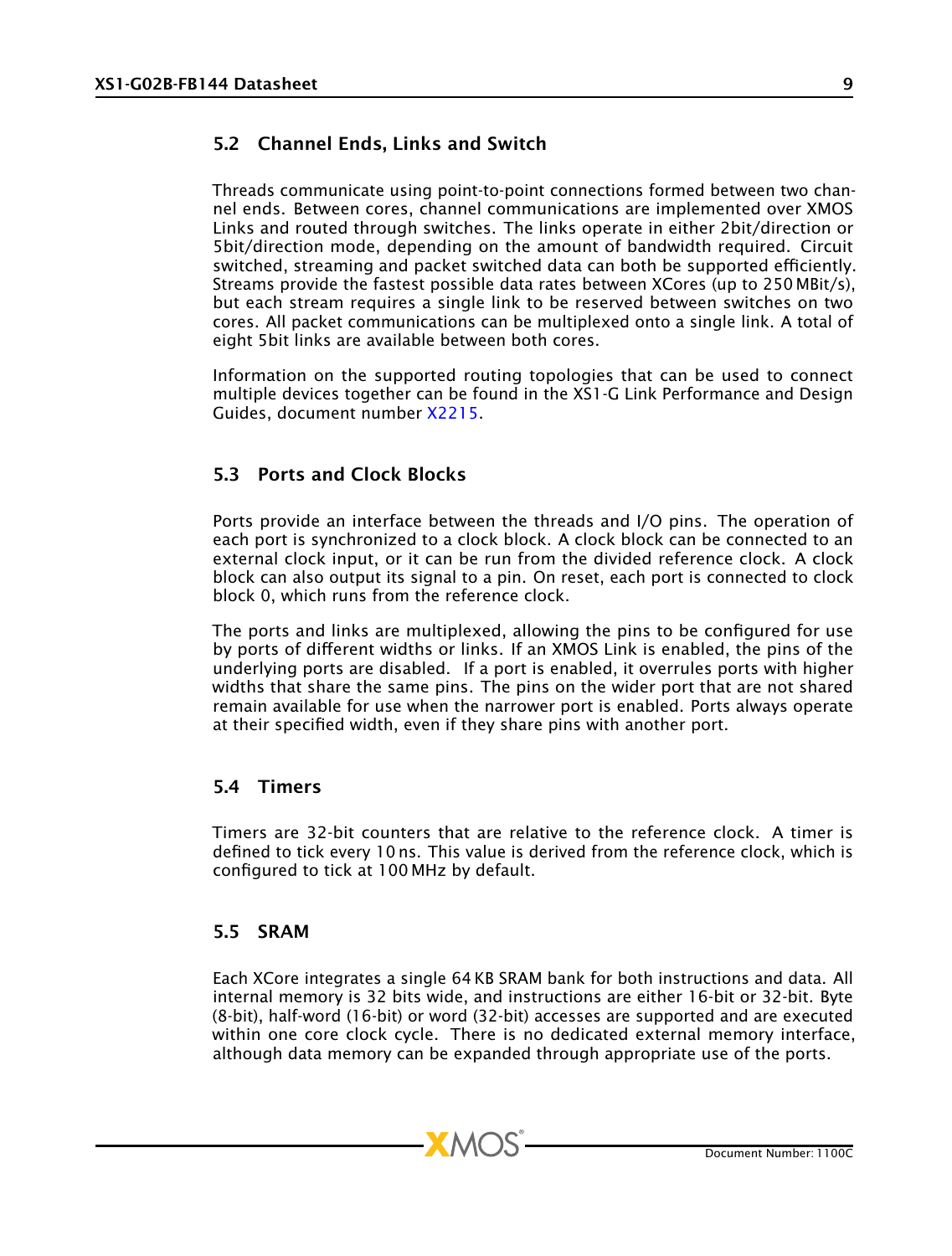### <span id="page-10-1"></span><span id="page-10-0"></span>5.6 OTP

Each XCore integrates 8 KB one-time programmable (OTP) memory along with a security register that configures system wide security features. The OTP holds data in 2k rows x 32-bit configuration which can be used to implement secure bootloaders and store encryption keys. Data for the security register is loaded from the OTP on power up.

### <span id="page-10-3"></span>5.6.1 Security Register

The security register enables the following security features:

- Secure Boot: The XCore is forced to boot from address 0 of the OTP, allowing the XCore boot ROM to be bypassed (*see* [§5.8\)](#page-11-0). This feature can be used to implement a secure bootloader which loads an encrypted image from external flash, decrypts and CRC checks it with the processor, and discontinues the boot process if the decryption or CRC check fails. XMOS provides a default secure bootloader that can be written to the OTP along with secret decryption keys.
- Disable JTAG: The JTAG interface is disabled, making it impossible for the processor state or memory content to be accessed via the JTAG interface.
- Disable Link access: Other processors are forbidden access to the processor state via the system switch.

Disabling both JTAG and Link access transforms a core into a "secure island" with other cores free for non-secure user application code.

- Disable Global Debug access: Disables access to the SS\_DEBUG pin.
- OTP Master and Sector Lock: Further access to the OTP is prevented by setting the master lock. Locks can also be applied to each of the four OTP sectors individually.

These security features provide a strong level of protection and are sufficient for providing strong IP security.

### <span id="page-10-2"></span>5.7 PLL

The PLL is used to generate all on-chip clocks. SS\_CLK is the reference clock input. It should be supplied with a clock with monotonic rising edges and should be stable before SS\_RESET is taken high.

Many standard clock frequencies can be used with appropriate settings configured into the PLL. At boot time, before the PLL can be reconfigured, the PLL multiplier is set using the pins specified in the table in Figure [2.](#page-11-2) The PLL increases the clock frequency to the core frequency used to run the processor data path and the switch.

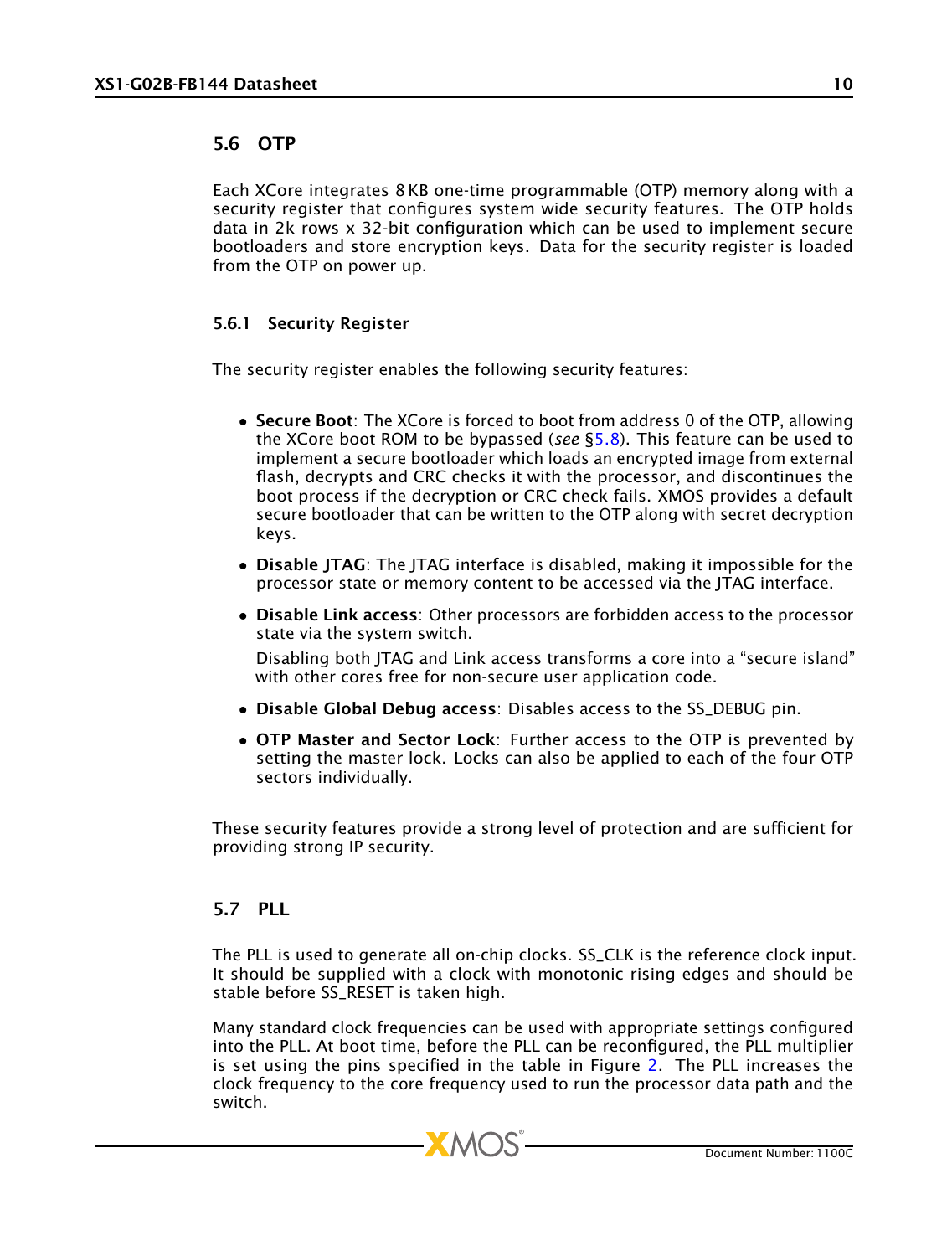<span id="page-11-2"></span>**Figure** PLL b mo

| e 2: |  | SS_PLL_BYPASS   PLL Multiplier   SS_CLK Input (MHz) | <b>Boot Frequency (MHz)</b> |
|------|--|-----------------------------------------------------|-----------------------------|
| oot  |  | $12.5 - 20$                                         | 250-400                     |
| des  |  | < 100                                               | < 50                        |

Further details on configuring the clock can be found in the XS1-G Clock Frequency Control document, document number [X140.](http://www.xmos.com/published/xs1g_clk)

### <span id="page-11-1"></span><span id="page-11-0"></span>5.8 Boot ROM

The boot procedure is illustarted in Figure [3.](#page-11-3) If bit 5 of the security register is set (*see* [§5.6.1\)](#page-10-3), the device boots from OTP. Otherwise, SS\_XC0\_BS[0] controls the boot source.



<span id="page-11-3"></span>SS\_XC0\_BS[0] operates as an input prior to the de-assertion of SS\_RESET. The device latches the value driven onto these pins on the rising edge (de-assertion) of SS\_RESET. The value driven should be static and configured using a pullup or pulldown resistor, as the device drives the boot status on this pin after reset. The value configured on this pin defines the boot mode, as described in Figure [4.](#page-12-0)

After reset is complete, SS\_XC0\_BS[0] becomes an output and indicates the boot mode, as described in Figure [5.](#page-12-1)

### 5.9 JTAG

The JTAG module can be used for loading programs, boundary scan testing, incircuit source-level debugging and programming the OTP memory.

The JTAG chain structure is illustrated in Figure [6.](#page-12-2) Directly after reset, two TAP controllers are present in the JTAG chain for each XCore: the boundary scan TAP

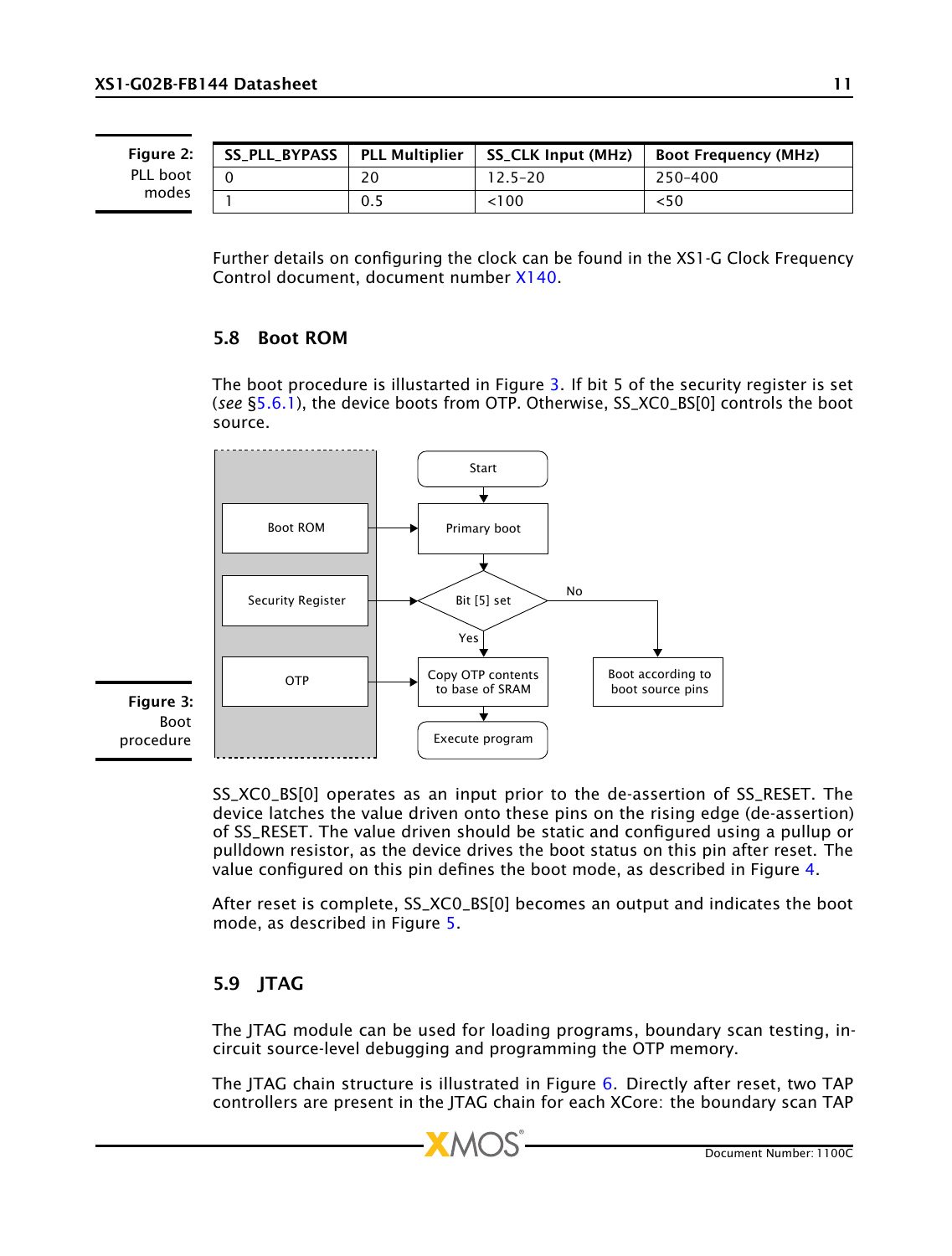| SS_XCO_BS[0] | <b>Boot Mode</b>               |             |                                           |
|--------------|--------------------------------|-------------|-------------------------------------------|
| 0            | <b>Boot from SPI</b>           |             |                                           |
|              | Pin <sup>A</sup>               | Signal      | <b>Description</b>                        |
|              | X <sub>0</sub> D <sub>00</sub> | <b>MISO</b> | Master In Slave Out                       |
|              | X0D01                          | SS          | Slave Select                              |
|              | X0D10                          | <b>SCLK</b> | Clock                                     |
|              | X0D11                          | <b>MOSI</b> | Master Out Slave In                       |
|              |                                |             | None: Device waits to be booted from JTAG |

<span id="page-12-0"></span>Figure 4: Boot source pins

> A The pins used for SPI boot are hardcoded in the boot ROM and cannot be changed. An SPI boot program can be burned into OTP and used at any time.

<span id="page-12-1"></span>Figure 5: Boot mode indication pins

| <b>SS_XCO_BS[0]</b> | <b>Boot Confirmation</b> |
|---------------------|--------------------------|
|                     | Booted from SPI          |
|                     | Booted from OTP or ITAG  |

and the chip TAP. The boundary scan TAP is a standard 1149.1 compliant TAP that can be used for boundary scan of the I/O pins. The chip TAP provides access into the XCore, switch and OTP for loading code and debugging.



<span id="page-12-2"></span>Figure 6: JTAG chain structure

> The SS\_TRST pin must be asserted low during and after power up for 100 ns. If JTAG is not required, the SS\_TRST pin can be tied to ground with a 1k resistor to hold the JTAG module in reset.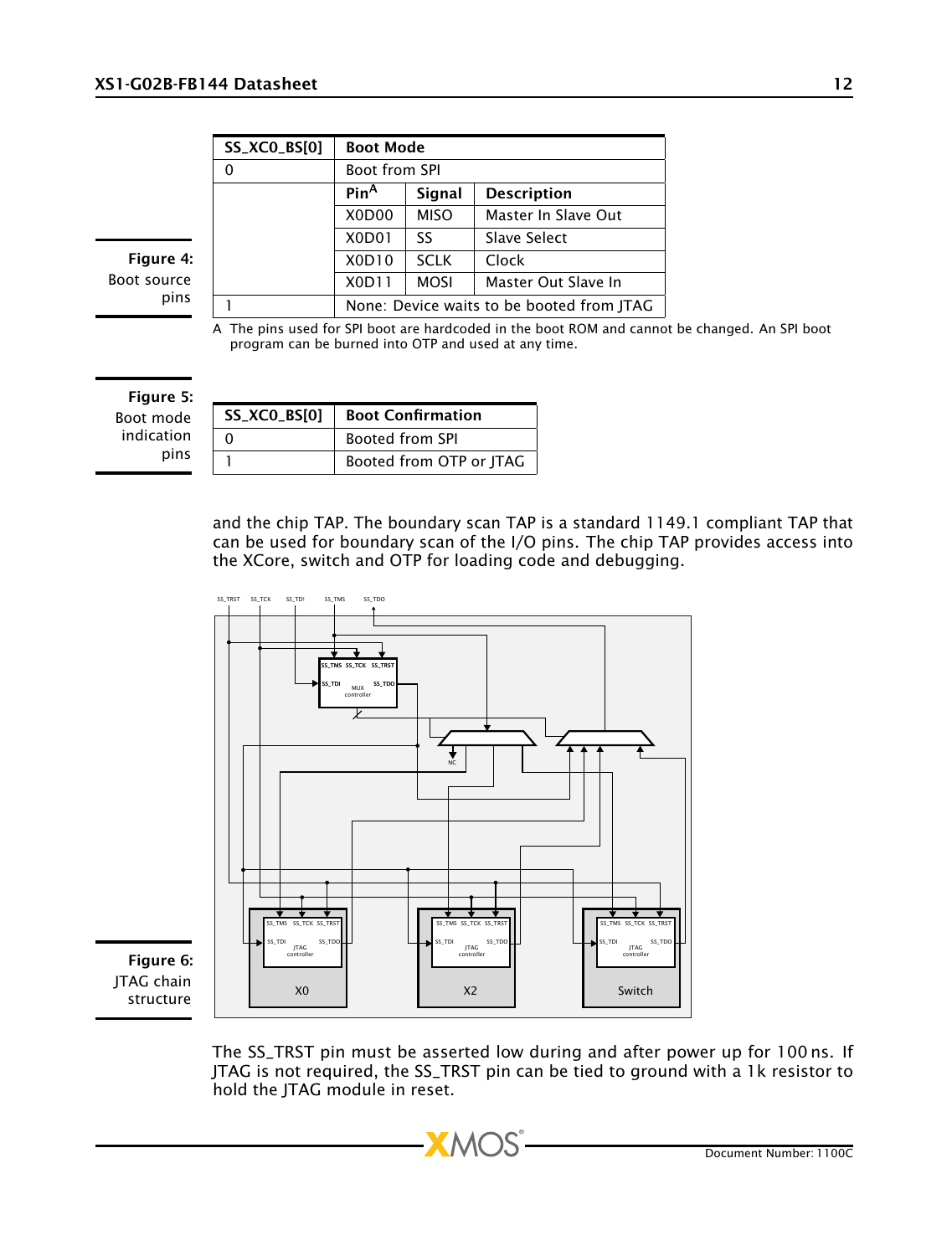The SS\_DEBUG pin is used to synchronize the debugging of multiple XCores. This pin can operate in both output and input mode. In output mode and when configured to do so, SS\_DEBUG is driven low by the device when the XCore processor hits a debug break point. Prior to this point the pin will be tri-stated. In input mode and when configured to do so, driving this pin low will put the XCore into debug mode. Software can set the behavior of the XCore based on this pin. This pin should have an external pull up of  $4K7-47K\Omega$  or left not connected in single core applications.

The JTAG device identification register can be read by using the IDCODE instruction. Its contents are specified in Figure [7.](#page-13-0)

<span id="page-13-0"></span>Figure 7: ICODE return value

| Bit31                  |  |  |  |  |  |  |          |  |  |  |  |  |  |                       | Device Identification Register |  |  |  |  |  |  |  |  |  |  |  |  |  | Bit <sub>0</sub> |
|------------------------|--|--|--|--|--|--|----------|--|--|--|--|--|--|-----------------------|--------------------------------|--|--|--|--|--|--|--|--|--|--|--|--|--|------------------|
| Part Number<br>Version |  |  |  |  |  |  |          |  |  |  |  |  |  | Manufacturer Identity |                                |  |  |  |  |  |  |  |  |  |  |  |  |  |                  |
|                        |  |  |  |  |  |  | $\Omega$ |  |  |  |  |  |  |                       |                                |  |  |  |  |  |  |  |  |  |  |  |  |  |                  |
|                        |  |  |  |  |  |  |          |  |  |  |  |  |  |                       |                                |  |  |  |  |  |  |  |  |  |  |  |  |  |                  |

The JTAG usercode register can be read by using the USERCODE instruction. Its contents are specified in Figure [8.](#page-13-1) The OTP User ID field is read from bits [22:31] of the security register on XCore 0 (all zero on unprogrammed devices).

<span id="page-13-1"></span>**Figure USERCOD** return valu

|    | Bit31       |             |        |  |             |  |  |  |             |  |          |        |  | Usercode Register |  |  |          |          |                  |          |  |        |   | Bit <sub>0</sub> |
|----|-------------|-------------|--------|--|-------------|--|--|--|-------------|--|----------|--------|--|-------------------|--|--|----------|----------|------------------|----------|--|--------|---|------------------|
| 8: |             |             |        |  | OTP User ID |  |  |  |             |  |          | Unused |  |                   |  |  |          |          | Silicon Revision |          |  |        |   |                  |
| эE | $\mathbf 0$ | $\mathbf 0$ | $\sim$ |  |             |  |  |  | $\mathbf 0$ |  | $\Omega$ |        |  |                   |  |  | $\Omega$ | $\Omega$ |                  | $\Omega$ |  | $\sim$ | 0 |                  |
| ıе |             |             |        |  |             |  |  |  |             |  |          |        |  |                   |  |  |          |          |                  |          |  |        |   |                  |

### 5.10 Power Supplies

The device has the following types of power supply pins:

- VDD pins for the chip core
- IO VDD pins for the I/O lines
- SS\_PLL\_AVDD pins for the PLL
- SS\_OTP\_VPP pins for faster programming the OTP (optional)

Several pins of each type are provided to minimize the effect of inductance within the package, all of which must be connected. The power supplies must be brought up monotonically and input voltages must not exceed specification at any time.

The VDD supply must ramp from 0 V to its final value within 10 ms to ensure correct startup.

The IO VDD supply must ramp to its final value before VDD reaches 0.4 V.

The SS\_PLL\_AVDD supply should be separated from the other noisier supplies on the board. The PLL requires a very clean power supply, and a low pass filter (for

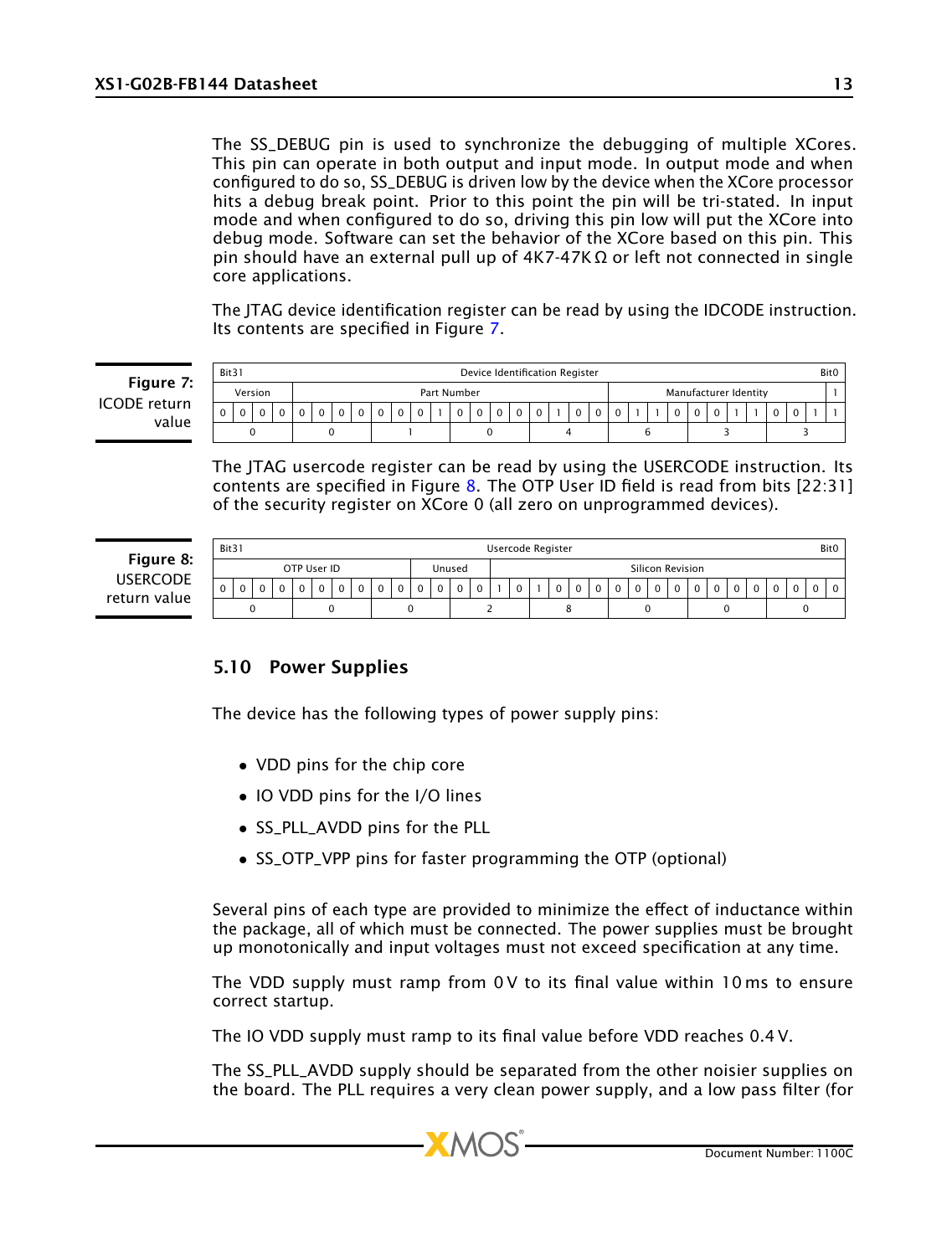example, a 4.7  $\Omega$  resistor and 1 µF multi-layer ceramic capacitor) is recommended on this pin.

The SS\_OTP\_VPP supply can be optionally provided for faster OTP programming times, otherwise an internal charge pump is used.

The following ground pins are provided:

- PLL\_AGND for PLL\_AVDD
- GND for all other supplies

All ground pins must be connected directly to the board ground.

**XMOS** 

The VDD and IO VDD supplies should be decoupled close to the chip by several 100 nF low inductance multi-layer ceramic capacitors between the supplies and GND (for example, 4x100nF 0402 low inductance MLCCs per supply rail). The ground side of the decoupling capacitors should have as short a path back to the GND pins as possible. A bulk decoupling capacitor of at least 10 uF should be placed on each of these supplies.

SS\_RESET is an active-low asynchronous-assertion global reset signal. Following a reset, the PLL re-establishes lock after which the device boots up according to the boot mode (*see* [§5.8\)](#page-11-0). SS\_RESET and must be asserted low during and after power up for 100 ns.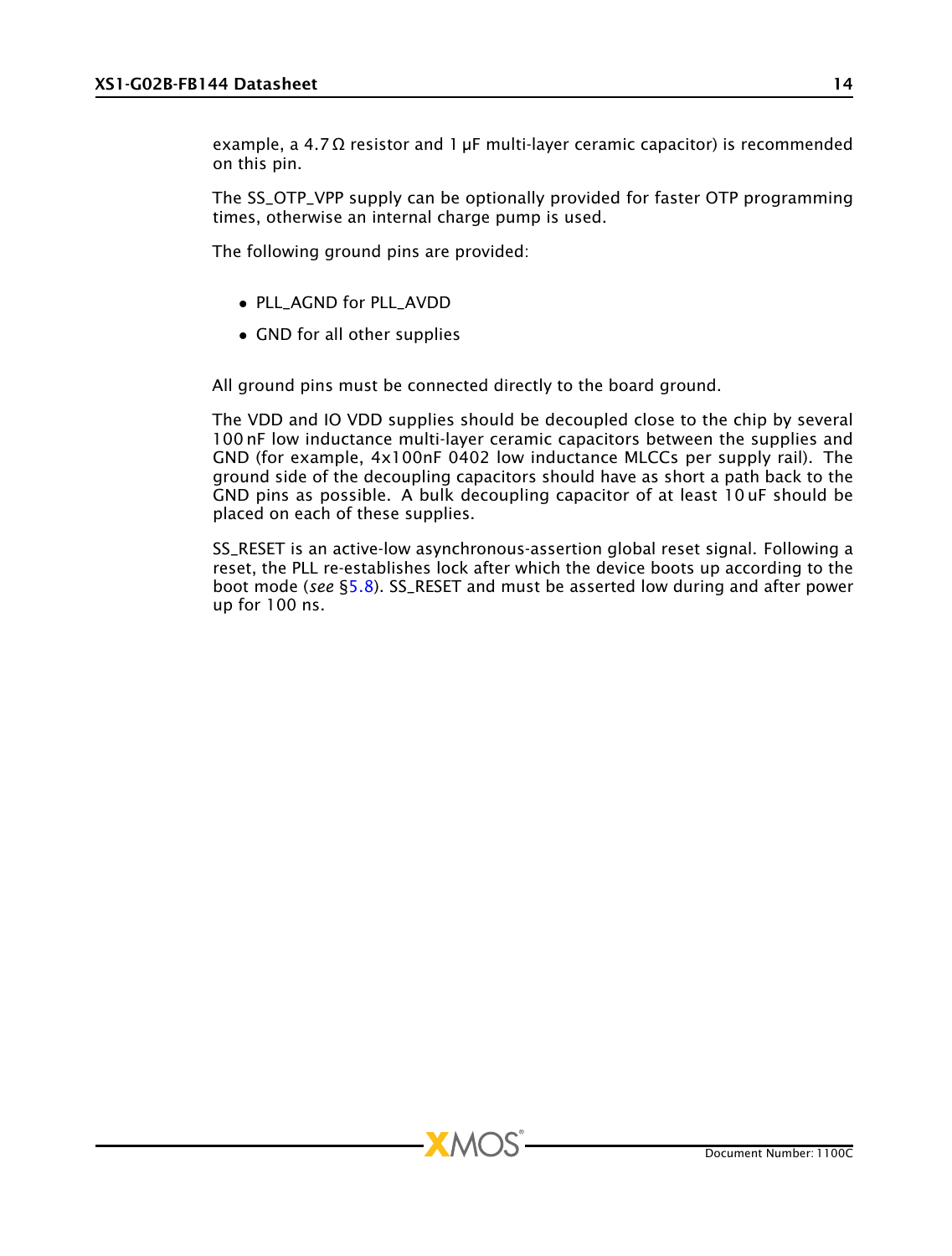### 6 DC and Switching Characteristics

| Symbol       | <b>Parameter</b>                                            | <b>MIN</b> | <b>TYP</b> | <b>MAX</b> | <b>UNITS</b> | <b>Notes</b> |
|--------------|-------------------------------------------------------------|------------|------------|------------|--------------|--------------|
| <b>VDD</b>   | Core DC supply voltage                                      | 0.95       | 1.00       | 1.05       | v            |              |
| <b>VDDIO</b> | I/O DC supply voltage                                       | 3.00       | 3.30       | 3.60       | v            |              |
| PLL AVDD     | PLL analog supply                                           | 0.95       | 1.00       | 1.05       | v            |              |
| OTP VPP      | OTP external programming<br>voltage (optional program only) | 6.18       | 6.50       | 6.83       | V            |              |
| Cl           | XCore I/O load capacitance                                  |            |            | 25         | рF           |              |
| Ta           | Ambient operating<br>temperature (Commercial)               | $\Omega$   |            | 70         | °С           |              |
|              | Ambient operating<br>temperature (Industrial)               | $-40$      |            | 85         | °C           |              |
| Τj           | Junction temperature                                        |            |            | 125        | °C           |              |
| Tstg         | Storage temperature                                         | -65        |            | 150        | °С           |              |

### <span id="page-15-0"></span>6.1 Operating Conditions

Figure 9: Operating conditions

### <span id="page-15-2"></span>6.2 DC Characteristics

| Symbol | <b>Parameter</b>    | <b>MIN</b> | <b>TYP</b> | <b>MAX</b> | <b>UNITS</b> | <b>Notes</b> |
|--------|---------------------|------------|------------|------------|--------------|--------------|
| V(H)   | Input high voltage  | 2.00       |            | 5.50       |              | A, B         |
| V(IL)  | Input low voltage   | $-0.30$    |            | 0.80       |              | A, B         |
| V(OH)  | Output high voltage | 2.40       |            |            |              | A, B         |
| V(OL)  | Output low voltage  |            |            | 0.40       |              | A, B         |
| R(PU)  | Pull-up resistance  |            | 100K       |            | Ω            | A, C         |

<span id="page-15-1"></span>Figure 10: DC characteristics

A All pins except power supply pins.

B Internal pull-up resistors are fitter to general-purpose I/O pins.

C Use for unused I/O only. The internal pull-up resistor is not recommended as a substitute for an external pull-up resistor.

### 6.3 ESD Stress Voltage

#### Figure 1 ESD stres voltad

| 1: | Symbol | Parameter        | <b>MIN</b> | TVP | <b>MAX</b> | <b>UNITS</b> | <b>Notes</b> |
|----|--------|------------------|------------|-----|------------|--------------|--------------|
| SS | HBM    | Human body model | $-2.00$    |     | 2.00       | KV           |              |
| qe | MМ     | Machine model    | $-200$     |     | 200        |              |              |

**XMOS**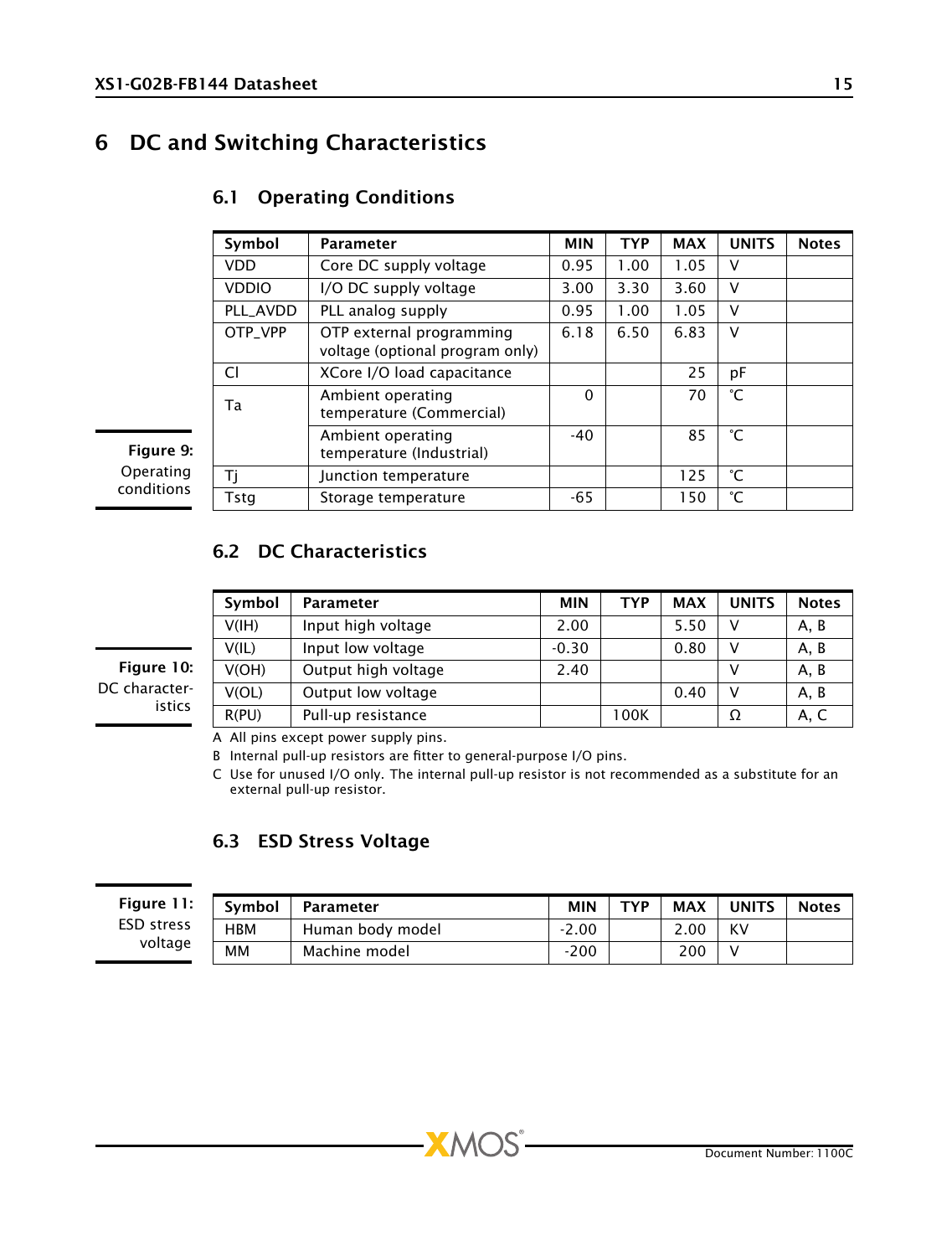### 6.4 Reset Timing

Figure 12: Reset timing

| Symbol            | <b>Parameters</b>   | MIN            | TYP | MAX   | <b>UNITS</b> | <b>Notes</b> |
|-------------------|---------------------|----------------|-----|-------|--------------|--------------|
| T(RST)            | Reset pulse width   | 0 <sub>0</sub> |     |       | ns           |              |
| <b>T(PLLLOCK)</b> | PLL lock            |                |     |       | ms           |              |
| T(INIT)           | Initialization time |                |     | < 100 | us           |              |

A Shows the time taken to start booting after SS\_RESET has gone high.

### 6.5 Quiescent Current

Figure 13: Quiescent current

| Symbol  | Parameter                    |     | $MIN$ $TYP$ $MAX$ | <b>UNITS</b> | <b>Notes</b> |
|---------|------------------------------|-----|-------------------|--------------|--------------|
| I(DDCO) | <b>Oujescent VDD current</b> | 120 |                   | mA           |              |
| I(PLLO) | <b>Oujescent PLL current</b> |     |                   | mA           |              |

### <span id="page-16-0"></span>6.6 Power Consumption

#### Figure 14: Core currents

| Symbol    | Parameter                              |      | $MIN$ $TYP$ $MAX$ | <b>UNITS</b> | <b>Notes</b> |
|-----------|----------------------------------------|------|-------------------|--------------|--------------|
| <b>PD</b> | Core power dissipation<br>(Commercial) | 0.86 |                   | Watts        | A. B. C. D   |
|           | Core power dissipation (Industrial)    | 0.80 |                   | Watts        | A, B, C, D   |

A Use for budgetary purposes only.

B Assumes typical core and I/O voltages operating at 400 MHz with nominal activity on all cores.

C PD(TYP) value is the usage power consumption under typical operating conditions.

D PD(TYP) value includes quiescent current.



The core power consumption of the device is highly application dependent and should be used for budgetary purposes only. More detailed power analysis can be found in the XS1-G Power Consumption document, document number [X1423.](http://www.xmos.com/published/xs1g_power)

### 6.7 Clock

|            | Symbol | Parameter              | <b>MIN</b> | <b>TYP</b> | <b>MAX</b> | <b>UNITS</b> | <b>Notes</b> |
|------------|--------|------------------------|------------|------------|------------|--------------|--------------|
|            |        | Frequency              | 12.5       | 20         | 20         | MHz          |              |
| Figure 15: | SR     | Slew rate              |            |            |            | ns           |              |
| Clock      | f(MAX) | System clock frequency |            |            | 400        | <b>MHz</b>   |              |

Further details can be found in the XS1-G Clock Frequency Control document, document number [X140.](http://www.xmos.com/published/xs1g_clk)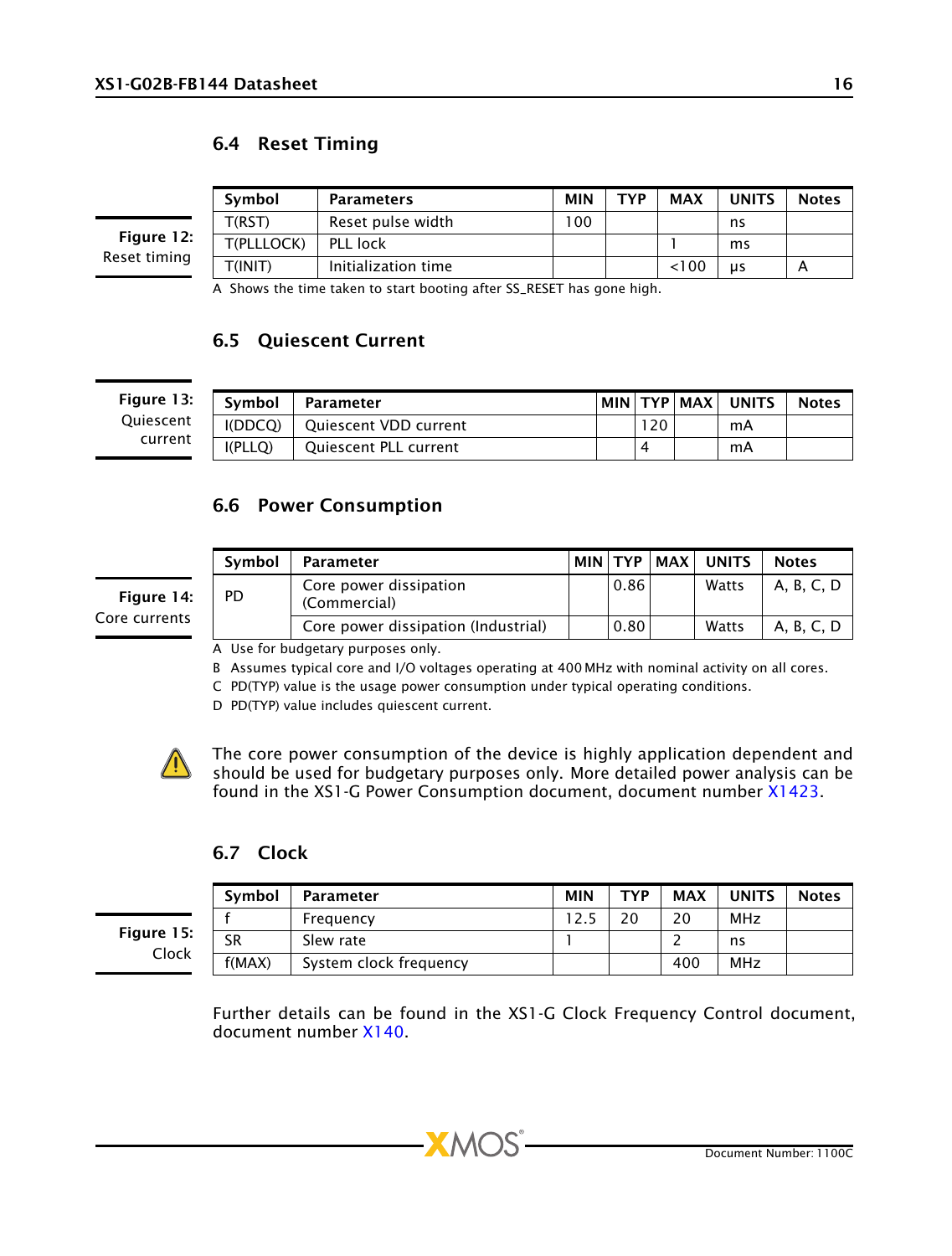|                             | Symbol            | Parameter                                                              |  |    | MIN TYP MAX UNITS | <b>Notes</b> |
|-----------------------------|-------------------|------------------------------------------------------------------------|--|----|-------------------|--------------|
|                             | <b>T(XOVALID)</b> | Input data valid window                                                |  |    | ns                |              |
| Figure 16:                  | T(XOINVALID)      | Output data invalid window                                             |  |    | ns                |              |
| I/O AC char-<br>acteristics | <b>T(XIFMAX)</b>  | Rate at which data can be sampled<br>with respect to an external clock |  | 60 | MHz               |              |

### 6.8 XCore I/O AC Characteristics

The input valid window parameter relates to the capability of the device to capture data input to the chip with respect to an external clock source. It is calculated as the sum of the input setup time and input hold time with respect to the external clock as measured at the pins. The output invalid window specifies the time for which an output is invalid with respect to the external clock. Note that these parameters are specified as a window rather than absolute numbers since the device provides functionality to delay the incoming clock with respect to the incoming data.

Information on interfacing to high-speed synchronous interfaces can be found in the XS1 Port I/O Timing document, document number [X9122.](http://www.xmos.com/published/xs1_port_timing)

### 6.9 XMOS Link Performance

<span id="page-17-0"></span>**Figure**  $\mathsf{L}$ performan

|     | Symbol     | <b>Parameter</b>               | <b>MIN</b> | <b>TYP</b> | <b>MAX</b> | <b>UNITS</b> | <b>Notes</b> |
|-----|------------|--------------------------------|------------|------------|------------|--------------|--------------|
|     | B(2blinkP) | 2b link bandwidth (packetized) |            |            | 87         | MBit/s       | A.B          |
| 17: | B(5blinkP) | 5b link bandwidth (packetized) |            |            | 217        | MBit/s       | A. B         |
| ink | B(2blinkS) | 2b link bandwidth (streaming)  |            |            | 100        | MBit/s       |              |
| ıce | B(5blinkS) | 5b link bandwidth (streaming)  |            |            | 250        | MBit/s       | B            |

A Assumes 32-byte packet in 3-byte header mode. Actual performance depends on size of the header and payload.

B 7.5 ns symbol time.

The asynchronous nature of links means that the relative phasing of SS\_CLK clocks is not important in a multi-clock system, providing each meets the required stability criteria.

### 6.10 JTAG Timing

|    | Symbol          | Parameter             | MIN | <b>TYP</b> | MAX | <b>UNITS</b> | <b>Notes</b> |
|----|-----------------|-----------------------|-----|------------|-----|--------------|--------------|
|    | T(TCK)          | <b>TCK</b> period     | 30  |            |     | ns           |              |
|    | <b>T(SETUP)</b> | TDO to TCK setup time |     |            |     | ns           |              |
| 8. | T(HOLD)         | TDO to TCK hold time  |     |            | 10  | ns           |              |
| ıg | T(DELAY)        | TCK to output delay   |     |            |     | ns           |              |

Figure 1 JTAG timing

A Timing applies to SS\_TMS, SS\_TRST and SS\_TDI inputs.

B Timing applies to SS\_TDO output.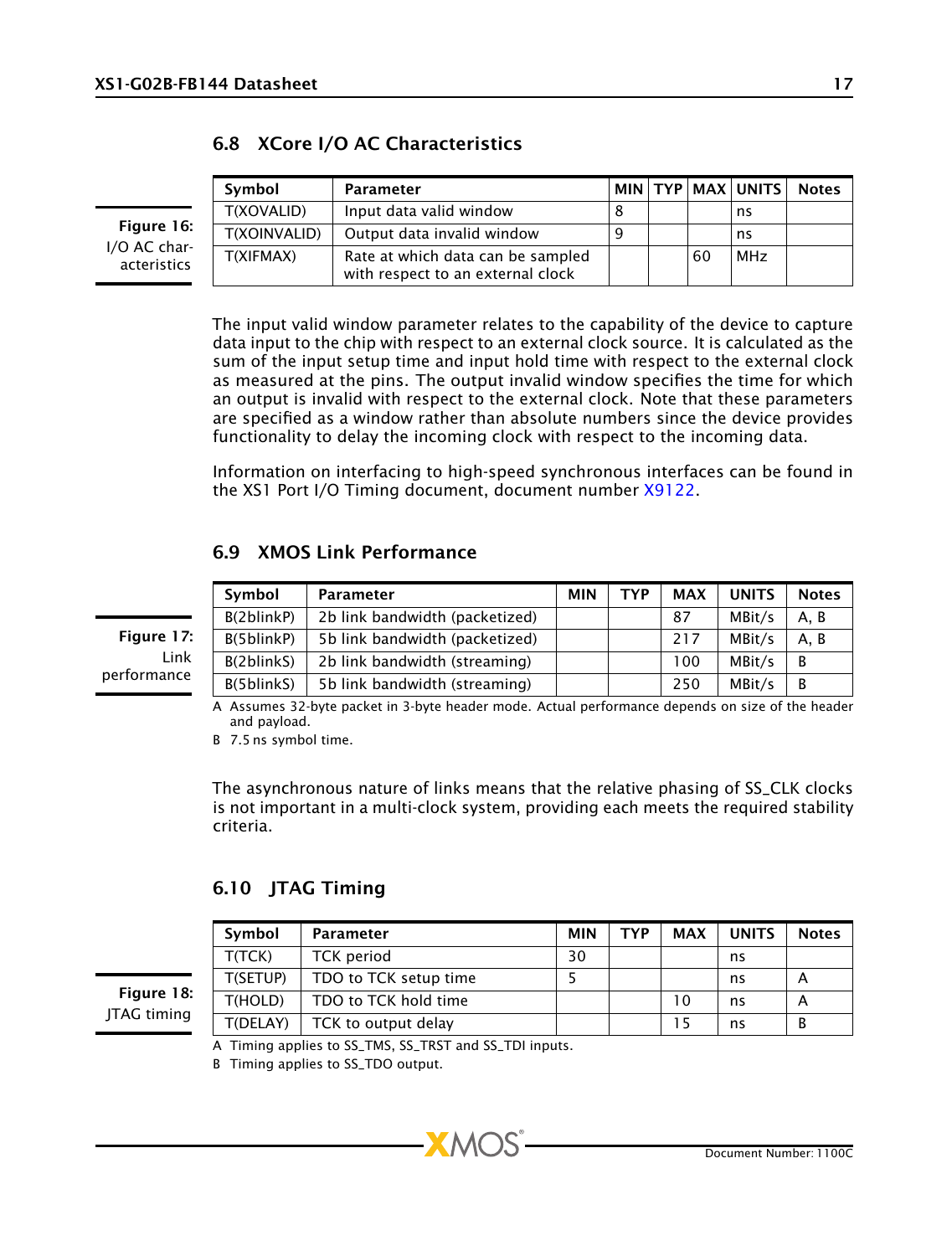All JTAG operations are synchronous to SS\_TCK apart from the global asynchronous reset SS\_TRST.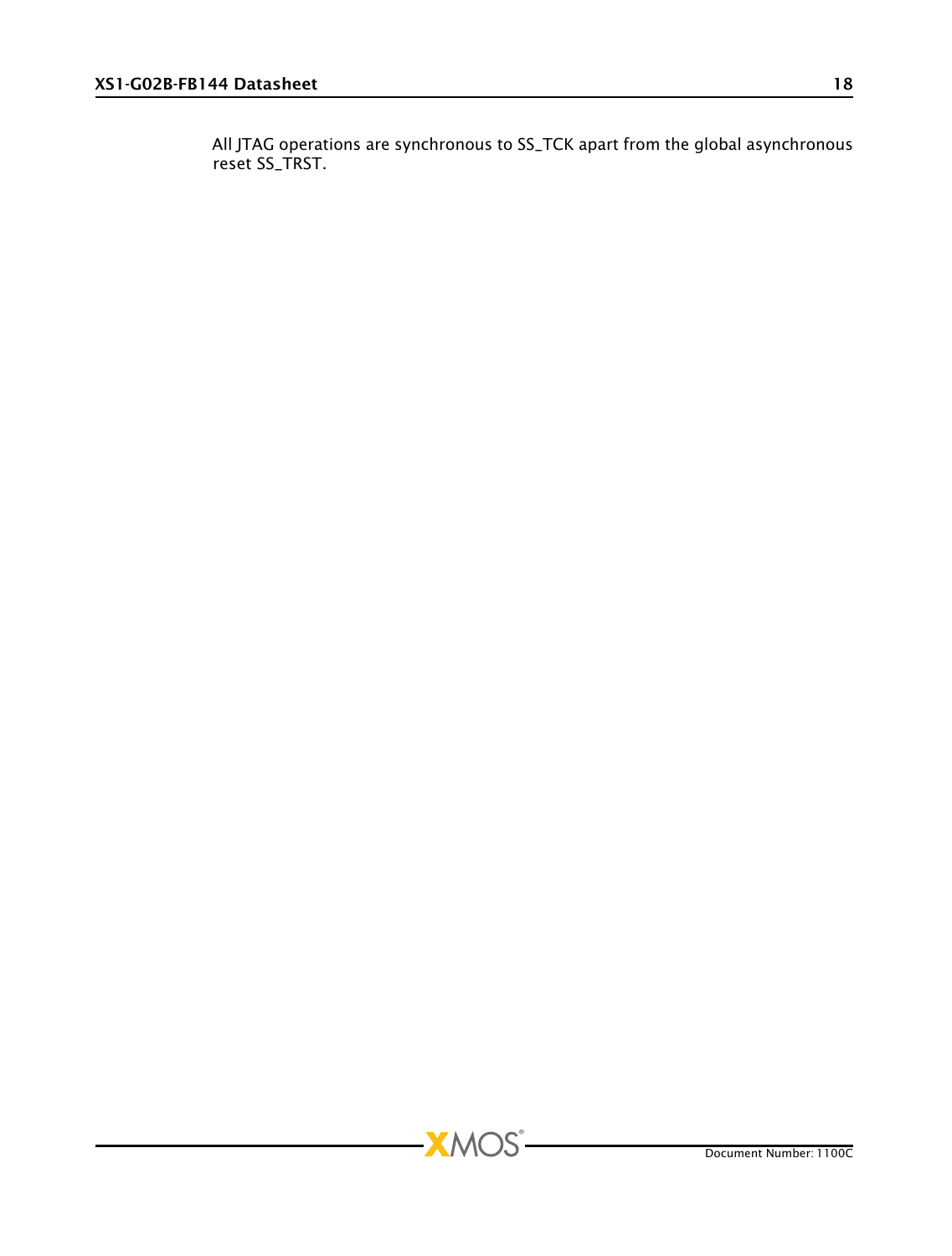### <span id="page-19-0"></span>7 Package Information



 $\bm{X}$ M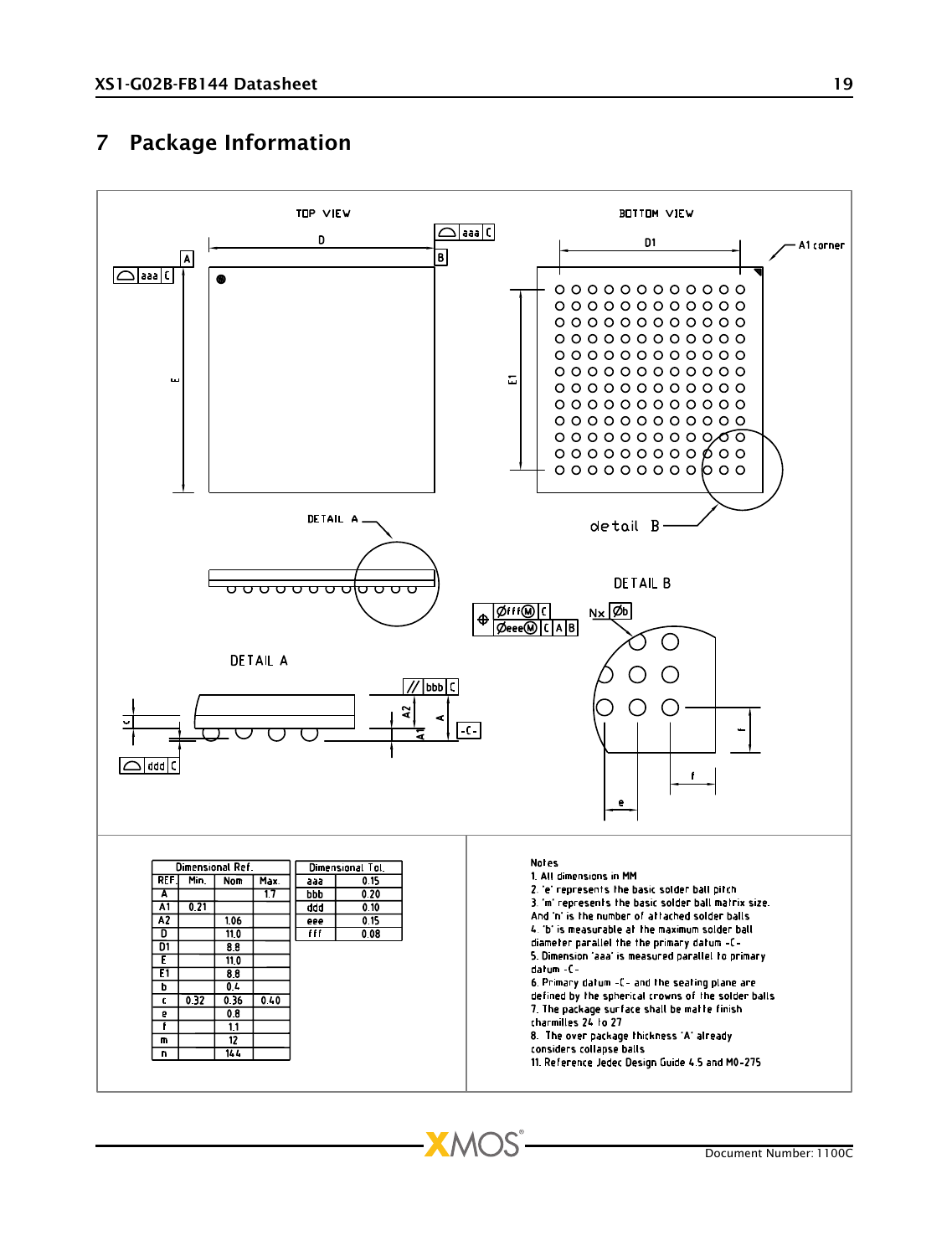### 7.1 Part Marking



# <span id="page-20-0"></span>8 Ordering Information

| Figure 20:   | <b>Product Code</b> |            | Qualification   Speed Grade |  |  |
|--------------|---------------------|------------|-----------------------------|--|--|
| Orderable    | $XS1-G02B-FB144-C4$ | Commercial | 400 MHz                     |  |  |
| part numbers | XS1-G02B-FB144-14   | Industrial | 400 MHz                     |  |  |

### 9 Development Tools

<span id="page-20-1"></span>XMOS provides a comprehensive suite of development tools. Source files, timing scripts and a board design file are input to the compiler toolchain which produces a binary executable. This executable file can be simulated, loaded onto the device and debugged over JTAG, programmed into flash memory on the board or written to OTP memory on the device. The tools can also encrypt the flash image and write the decrpytion key securely to OTP memory.

The tools can be driven from either a graphical development environment or the command line and are supported on Windows, Linux and MacOS X. The tools are available at no cost from [xmos.com/tools.](http://www.xmos.com/tools) Information on using the tools is provided in a separate user guide, document number [X1066.](http://www.xmos.com/published/xtools_en)

### 10 Addendum: XMOS USB Interface

<span id="page-20-2"></span>XMOS provides a low-level USB interface for connecting the device to a USB transceiver using the UTMI+ Low Pin Interface (ULPI). The ULPI signals must be connected to the pins named in Figure [21.](#page-21-1) Note also that some ports on the same

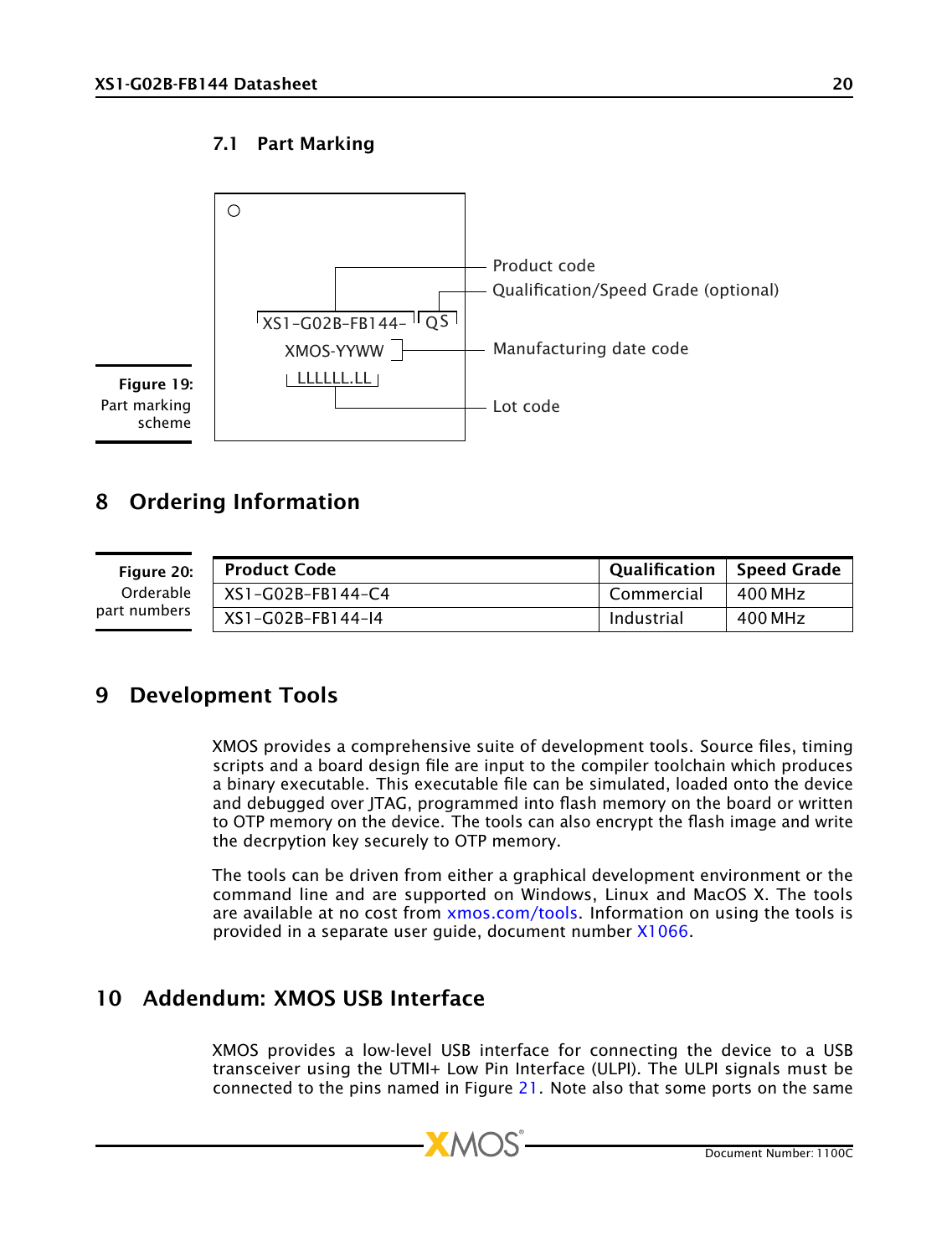|                                       | Pin   | Signal          |       | Pin      | Signal          |       | Pin   | Signal      |  |
|---------------------------------------|-------|-----------------|-------|----------|-----------------|-------|-------|-------------|--|
|                                       | XnD02 |                 |       | XnD16    | ULPI_DATA[2]    |       | XnD30 |             |  |
|                                       | XnD03 |                 |       | XnD17    | ULPI_DATA[3]    |       | XnD31 |             |  |
|                                       | XnD04 |                 |       | XnD18    | ULPI_DATA[4]    |       | XnD32 |             |  |
|                                       | XnD05 | Unavailable     |       | XnD19    | ULPI DATA[5]    |       | XnD33 |             |  |
|                                       | XnD06 |                 |       | XnD20    | ULPI DATAI61    |       | XnD37 |             |  |
|                                       | XnDO7 |                 |       | XnD21    | ULPI_DATA[7]    |       | XnD38 | Unavailable |  |
|                                       | XnD08 |                 | XnD22 | ULPI_DIR |                 | XnD39 |       |             |  |
| Figure 21:                            | XnD09 |                 |       | XnD23    | <b>ULPI CLK</b> |       | XnD40 |             |  |
| ULPI signals                          | XnD12 | <b>ULPI STP</b> |       | XnD26    |                 |       | XnD41 |             |  |
| provided by<br>the XMOS<br>USB driver | XnD13 | <b>ULPI NXT</b> |       | XnD27    | Unavailable     |       | XnD42 |             |  |
|                                       | XnD14 | ULPI_DATA[0]    |       | XnD28    |                 |       | XnD43 |             |  |
|                                       | XnD15 | ULPI DATA[1]    |       | XnD29    |                 |       |       |             |  |

core are used internally and are not available for use when the USB driver is active (they are available otherwise).

### <span id="page-21-1"></span><span id="page-21-0"></span>11 Associated Design Documentation

| <b>Document Title</b>                                    | <b>Information</b>                                    | <b>Document Number</b> |
|----------------------------------------------------------|-------------------------------------------------------|------------------------|
| XS1-G Hardware Design Checklist                          | Board design checklist                                | X0124                  |
| Device Package User Guide                                | Land pattern, solder paste, ground<br>recommendations | X4979                  |
| <b>Estimating Power Consumption For</b><br>XS1-G Devices | Power consumption                                     | X1423                  |
| Programming XC on XMOS Devices                           | Timers, ports, clocks, threads and<br>channels        | X1066                  |
| <b>XMOS Tools User Guide</b>                             | Compilers, assembler and<br>linker/mapper             | X1089                  |
|                                                          | Timing analyzer and debugger                          |                        |
|                                                          | Flash and OTP programming utilities                   |                        |

· Example schematic diagrams detailing minimal system configurations are available from [http://www.xmos.com/support/silicon.](http://www.xmos.com/support/silicon)

**XMOS**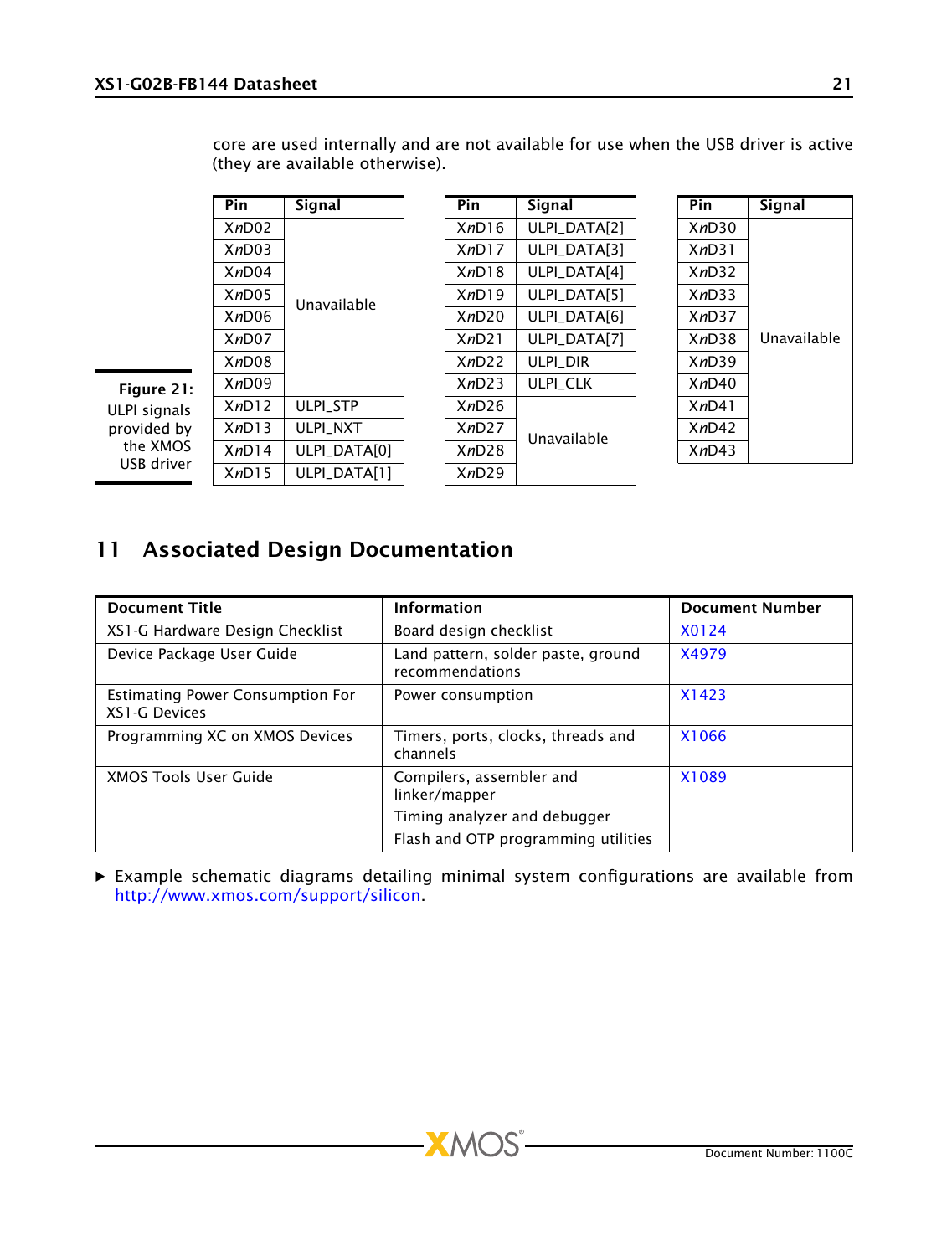# <span id="page-22-0"></span>12 Related Documentation

| <b>Document Title</b>                           | <b>Information</b>                  | <b>Document Number</b> |
|-------------------------------------------------|-------------------------------------|------------------------|
| The XMOS XS1 Architecture                       | <b>ISA manual</b>                   | X0102                  |
| XS1 Port I/O Timing                             | Port timings                        | X9122                  |
| XS1-G System Specification                      | Link, switch and system information | X2725                  |
| XS1-G Link Performance and Design<br>Guidelines | Link timings                        | X2215                  |
| XS1-G Clock Frequency Control                   | Advanced clock control              | X1340                  |